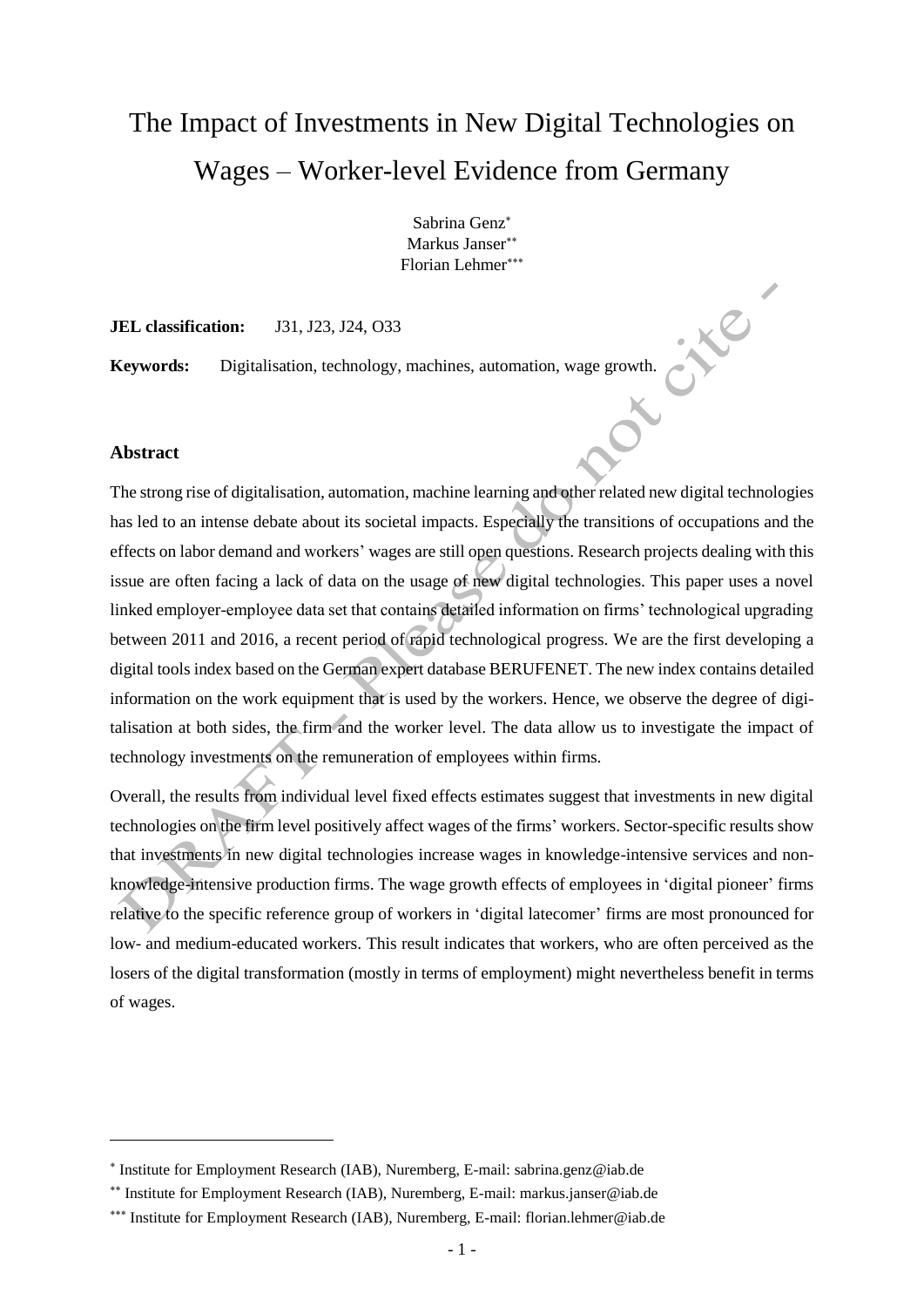# **1 Introduction**

In recent years, the ongoing digitization<sup>1</sup> and automation as well as advances in machine learning and mobile robotics have raised concerns that human employment will be more and more substituted by computers, algorithms or robots. New digital technologies increasingly undertake tasks which were performed by human beings in the past (Brynjolfsson and McAfee, 2014). Frey and Osborne (2017) estimate that 47 percent of US employment is threatened by computer controlled smart machines. Although this anxiety appears exaggerated (see, for instance, Autor, 2015; Arntz et al. 2017a, Dengler and Matthes, 2015), an increasing number of studies address the labor market consequences of modern automation technologies.

In the past, the empirical literature - namely the tasks based approach - has shown that computerization mostly affects repetitive, routine tasks predominantly used which are mainly performed by mediumskilled occupations (Autor et al., 2003; Autor, 2013; Autor and Dorn, 2013). These tasks are substituted, while non-routine cognitive tasks predominantly used in high-skill occupations are complemented by computerization.<sup>2</sup> This means that employment in occupations at the bottom and the top of the skill distribution increases more strongly than in medium-ranked occupations. This polarization of employment has been detected for many industrialized countries in the last two decades (Goos et al., 2014; Michaels et al., 2014; Dustmann et al., 2009; Autor et al., 2006).

In contrast to previous years, the ongoing digitization might affect jobs of high-skilled workers as much as jobs of skilled or low-skilled workers (Frey and Osborne, 2017). Up to now, this hypothesis has not finally been proofed by the empirical literature. The principal reason for this is a lack of data on the usage of new digital technologies like analytical tools for analyzing big data, cloud computing systems, internet platforms, cyber-physical/ embedded systems or the internet of things.<sup>3</sup> Besides the change of job tasks, the existing literature discusses the effects of the diffusion of industrial robots on the employment of workers. Depending on the aggregation level – occupation, industry, country or region – and the focus of the study, the estimated effects are positive or negative. For instance, Acemoglu and Restrepo (2017) find a negative effect of the diffusion of robots on employment at the regional level. On the contrary, Graetz and Michaels (2015) do not detect negative effects of industrial robots for a number of developed countries. Dauth et al. (2017) find that the diffusion of robots decreases employment in the manufacturing sector. But they point to the fact that this decrease is fully offset by an increase in service jobs. Since industrial robots are actually not new, however, the effects of new digital technolo-

 $\overline{a}$ 

<sup>&</sup>lt;sup>1</sup> The term digitisation (or digitalisation, respectively) originally describes the conversion of analog to digital information in a technical sense (Negroponte, 1995). In our understanding, digitisation stands for the transformation of the economy through new digital technologies like big data analytics, embedded systems, smart factories, artificial intelligence and many more (see Loebbecke and Picot, 2015).

 $2$  For a systematic discussion, see Acemoglu and Autor (2011).

<sup>&</sup>lt;sup>3</sup> By contrast, there is a large number of studies dealing with the impact of –established– information and communication technologies (including computers) on the productivity of firms (see Basker, 2012; Bloom et al., 2012; Doms et al. 2004; Brynjolfsson and Hitt, 2000) and industries (see Stiroh, 2002; Acemoglu et al. 2014).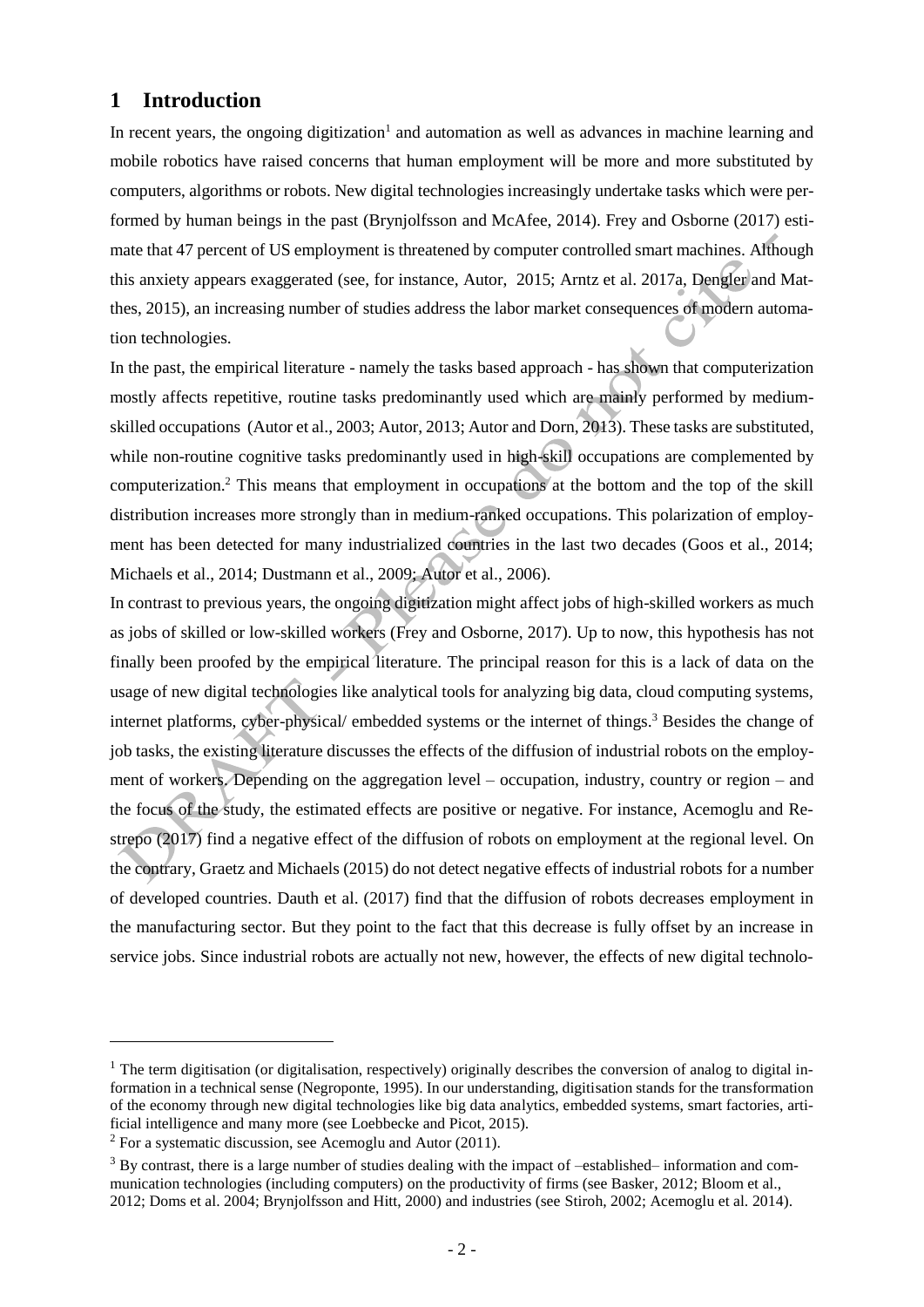gies are unclear. A first study that directly investigates the impact of new digital technologies on employment is Arntz et al. (2017b). They use direct measures of technological adoption from a firm-level survey to explore the job creation and job destruction channels in firms. First results suggest positive employment effects of investments into new digital technologies.

Turning to the effect of new technologies on wages, the empirical evidence also refers to tasks or to the usage of industrial robots. For instance, Acemoglu and Restrepo (2017) find negative wage effects of industrial robots, the results of Graetz and Michaels (2015) suggest positive effects on wages. Dauth et al. (2017) study the impact of rising robot exposure on the careers of individual manufacturing workers. They detect a negative impact of robots on individual earnings arising mainly for medium-skilled workers in machine-operating occupations, while high-skilled managers gain. A prominent study that is not dealing with industrial robots is Akerman et al. (2015). According to their findings, the access to broadband internet improves the labor market outcomes and productivity of skilled workers and worsens it for unskilled workers. Altogether, the lack of data concerning the usage of new digital technologies is prevalent with regard to the wage literature.

Our study overcomes this problem. Like Arntz et al. (2017b), we use a novel data set which was developed by linking the "IAB-ZEW Labour Market 4.0" establishment survey with employment biographies from social security records, the IAB establishment panel and data derived from text mining of the occupational database BERUFENET. This novel linked employer-employee data set contains, among others, detailed information on firms' upgrading of new digital technologies between 2011 and 2016, and detailed information on the work equipment that is used by the workers within the firm. Hence, we observe the degree of digitalisation at both sides, the firm and the worker level. The data allow us to investigate the impact of technology investments on the remuneration of the employees within firms.

Overall, the results from individual level fixed effects estimates suggest that firms' investments in new digital technologies do not affect the wages of their workers negatively. Sector-specific results show that investments in new digital technologies increase wages for workers employed in knowledge-intensive services and non-knowledge-intensive production firms. The wage growth effects of employees in 'digital pioneer' firms relative to the specific reference group of workers in 'digital latecomer' firms are most pronounced for low and medium-educated workers. This indicates that workers, who are often perceived as the losers of the digital transformation (mostly in terms of employment) do nevertheless benefit in terms of wages.

The remainder of the paper is organized as follows: the next section deals with a description of our data source and the selection of our sample. Section 3 describes the estimation approach and presents the results. Section 4 concludes.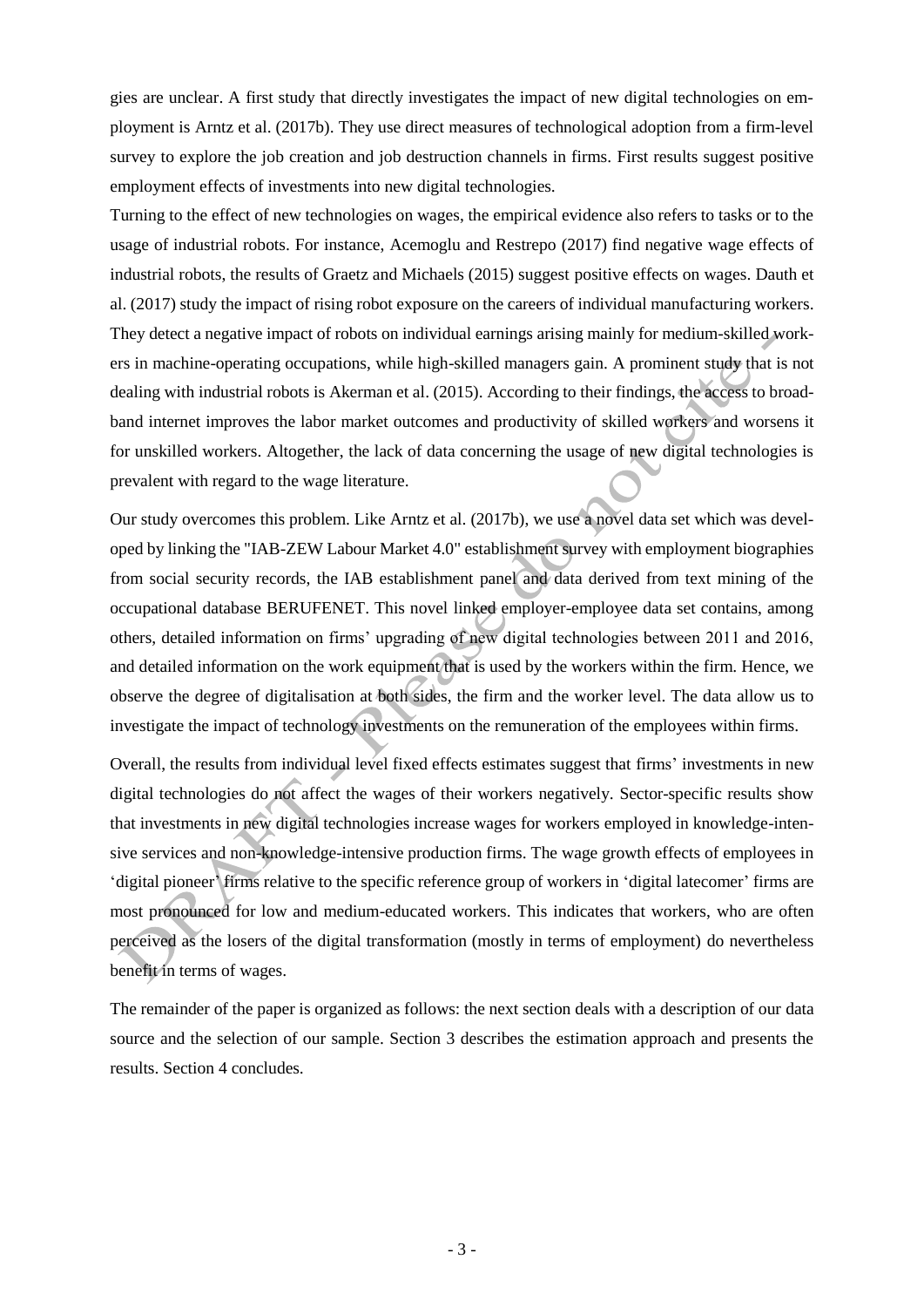# **2 Data, sample selection and some descriptives**

For our empirical analyses, we use a novel data set which was developed by linking the 'IAB-ZEW Labour Market 4.0' establishment survey with employment biographies from social security records and additional information from BERUFENET and the IAB Establishment Panel.

**Establishment survey**: The 'IAB-ZEW Labour Market 4.0' establishment survey on the use and importance of new digital technologies is a representative survey of establishments in Germany<sup>4</sup>. About 2,000 establishments have participated in the survey in 2016. The sample was drawn from the establishment data file of the IAB. It was stratified by four firm size categories, East and West Germany and five sector categories differentiating between: 1. non-knowledge intensive manufacturing (e.g. furniture producers, building firms), 2. knowledge intensive manufacturing (e.g. [car manufacturers, machine manu](http://www.linguee.de/englisch-deutsch/uebersetzung/car+manufacturers.html)[facturers\)](http://www.linguee.de/englisch-deutsch/uebersetzung/car+manufacturers.html), 3. non-knowledge intensive services (e.g. wholesalers, restaurants), 4. knowledge intensive services (e.g. scientific services, banks, insurances) and 5. information and communication technologies (ICT) (producer of data processing equipment, consumer electronics or telecommunications equipment, enterprises that provide services in information technology, telecommunication or data processing). While the basic differentiation is between producers and service firms, the ICT-sector (where both producers and service firms are included) is viewed separately because of its central role as a technologyhub and core enabler for a digitalized economy. The technical managers and experts of the establishments were asked to categorize production technologies (PT) on the one hand and office and communication technologies (OCT) on the other hand into 3 different classes (se[e Table 1\)](#page-3-0). The higher the class, the higher is the degree of digitization.

# <span id="page-3-0"></span>**Table 1: Categorization of PT and OCT into three classes with increasing degree of digitization / automation**

| Dig. Tech.     | <b>Production technologies</b>               | Office and communication technologies                |
|----------------|----------------------------------------------|------------------------------------------------------|
| <b>Class</b>   | (PT)                                         | (OCT)                                                |
| 1              | <b>PT 1: controlled manually by human</b>    | OCT 1: not IT-supported, e.g. phones,                |
|                | beings, e.g. drilling machines, cars, X-     | copier, fax machines.                                |
|                | ray machines.                                |                                                      |
|                | <b>PT 2: controlled indirectly/partly by</b> | OCT 2: IT-supported, e.g. computer, ter-             |
|                | human beings, e.g. CNC-machines, in-         | minals, electronic cash registers or CAD-            |
|                | dustrial robots.                             | systems.                                             |
| $\overline{3}$ | PT 3: controlled autonomously by ma-         | <b>OCT</b> 3: <b>IT-integrated</b> , e.g. analytical |
|                | chines. Modern production systems like       | tools using big data, cloud computing sys-           |
|                | 'smart factories', 'cyber-physical/ em-      | tems, Internet platforms, Shop-systems or            |
|                | bedded systems' and 'internet of things'.    | online-markets.                                      |
|                | Machines / computers that operate to a       | Machines/ computers that operate to a                |
|                | large part or fully autonomously and au-     | large part or fully autonomously and auto-           |
|                | tomatically.                                 | matically.                                           |

 $\overline{a}$ 

<sup>&</sup>lt;sup>4</sup> Due to data protection requirements, these new data are not yet available to the scientific community. But a scientific use file (SUF) will be provided in the medium run by the Research Data Center (FDZ) of the German Federal Employment Agency at the IAB (see [http://fdz.iab.de\)](http://fdz.iab.de/).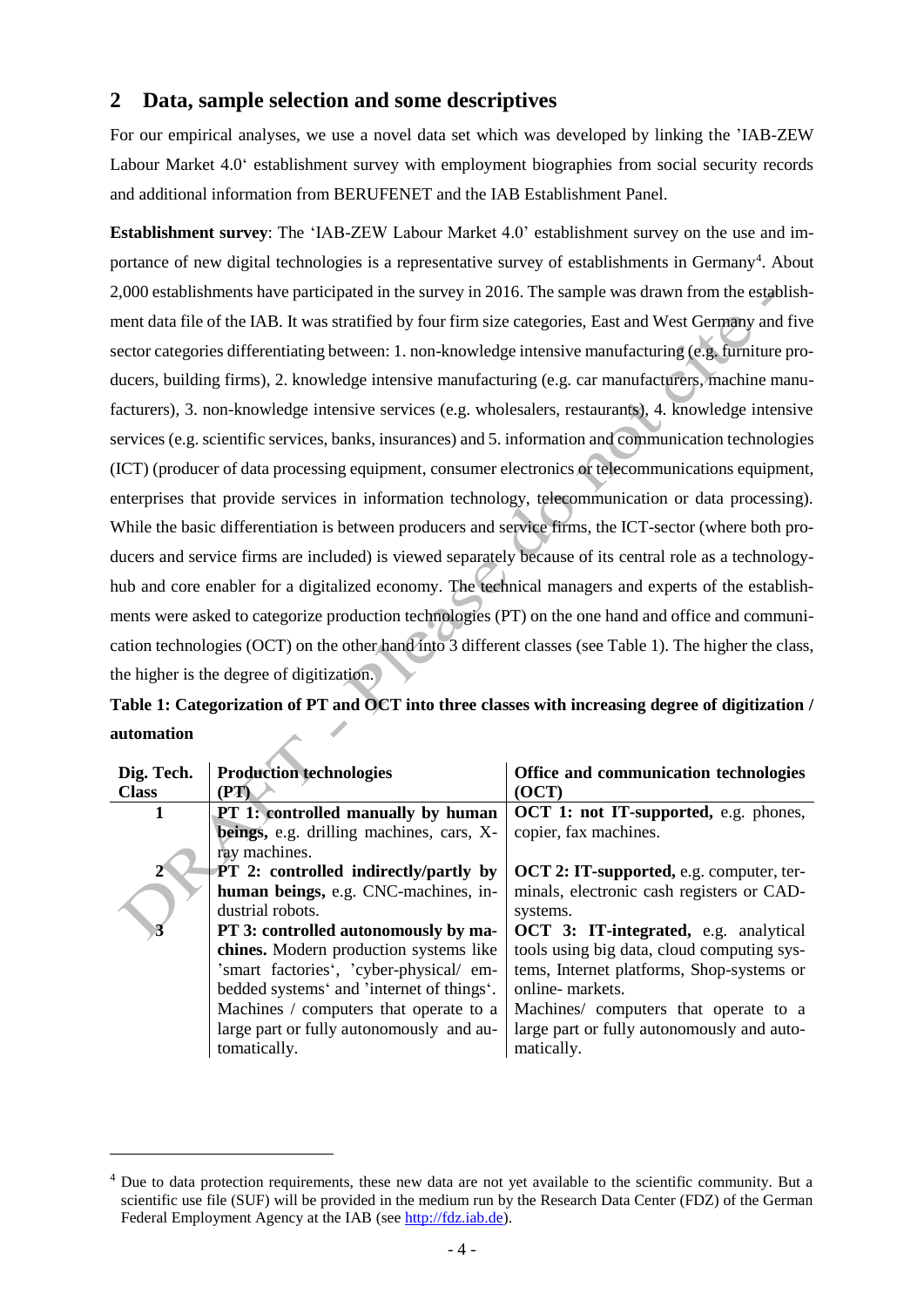PT 3 can be seen as new digital production technology (in Germany also called industry-4.0-technology), OCT as new digital office and communication technologies (in Germany also called services-4.0-technology). In 2016, the establishments were asked for the current status as well as for the status five years ago and the expected status in the future (in five years). Collating these statuses' information, we are able to identify temporal changes. If the share of PT 3 and/ or OCT 3 within the establishment increases over time, this is a clear indication of investments in new digital technologies. It is important to know that producers usually use both, PT and OCT while some service firms use OCT, only.

Figure 1 shows that the share of new digital technologies (both industry-4.0- and services-4.0-technologies) is still very limited. On average, 5.1 percent of PT and 7.8 percent of OCT can be assigned to new digital technologies. The degree of IT-supported OCT (49.4 percent) is also distinctly higher than the share of indirectly controlled PT (11.9 percent). Due to the 'natural' high volume of digital technologies in OCT, the share of non-IT-supported technologies is much lower (42.8 percent) than the corresponding group of manually controlled PT (83.1 percent). In both PT and OCT, there is a slight trend toward ITsupported and indirectly controlled technologies, but this trend seems to evolve rather slowly. on ave<br>egree<br>ed PT<br>f-supped PT<br>mation<br>pr<br>FT<br>5.1<br>11.9



**Figure 1: Trends in automation level of firms' work equipment**

 $\overline{a}$ 

Based on this categorization and further information provided by the survey<sup>5</sup>, we differentiate the groups of establishments: Pioneer firms in digital technologies ('digital pioneers', or for short 'pioneers') already use new digital technologies and have invested in new digital technologies between 2011 and 2016. For this group of firms the degree of IT-supported OCT increased from 12.5 percent in 2011 to 25.1 percent

<sup>5</sup> Besides the categorization of PT and OCT, the managers /production managers of the firm were generally asked whether *'the usage of new digital technologies is a topic in the establishment'*. 31 percent answered *'no, we haven't yet considered the usage of new digital technologies*', 15 percent, answered, *'we don't use these technologies at the moment, but we already deal with the topic'*, 2 percent said *'we don't use these technologies at the moment, but we already plan an investment*', 34 percent said *'we already use these technologies'* and 18 percent answered *'the usage of these technologies is an essential part of our business'* (see also Arntz et al. 2016)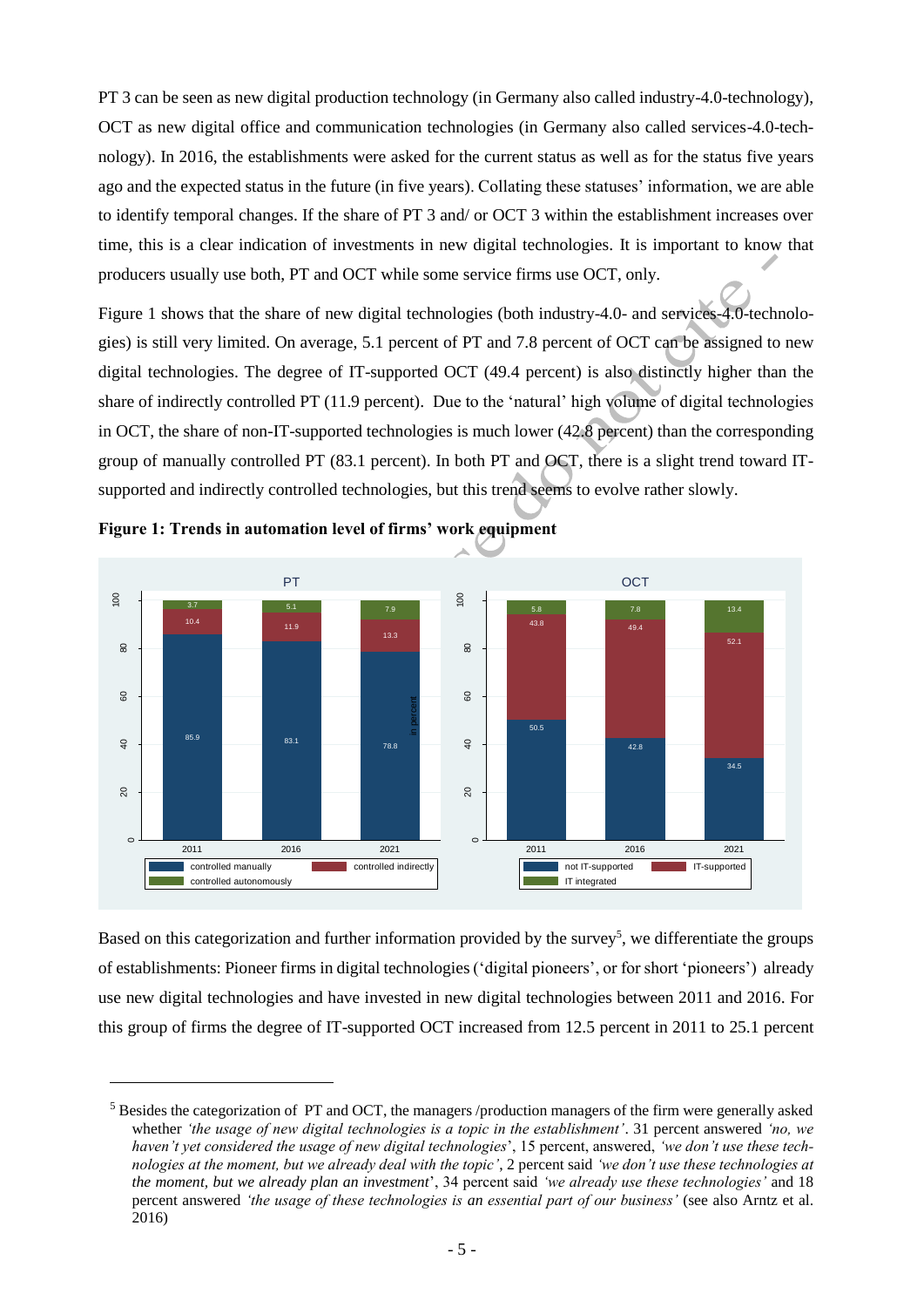in the year 2016, the degree of autonomously controlled PT from 7.2 percent to 13.7 percent, respectively (see Appendix Figure A1). 'Digital latecomers' (or for short 'latecomers') are defined as firms who indicate that they do not use new digital technologies; accordingly, the share of new digital technologies in the year 2016 is 0 percent, (see Appendix Figure A1). The third group –the 'digital peloton' or short 'peloton'– gathers the remaining establishments. The average degree of 4.0-technologies in the year 2016 is about 6 percent for both, OCT and PT (see Appendix Figure A1). This differention leads to 383 latecomers (19 percent of the establishments in the sample), 1.340 peloton firms (66 percent) and 309 pioneers (15 percent) in our data set.

**Employment histories**: Next, we link the survey data to employment biographies from social security records (Beschäftigten-Historik, BeH) of all workers employed in the surveyed firms between 2011-2016. The BeH covers the majority of the German workforce and is representative of dependent workers.<sup>6</sup> It contains important personal characteristics (sex, age, education, nationality, job status, occupation) as well as information on region, industry, and wages. Because the BeH is derived from mandatory employer notifications to the German social security system, the data are highly accurate and reliable.

Despite of this strengths, the BeH suffers from some moderate limitations: firstly, earnings are top-coded in the data. For this reason, we estimate censored regressions for each year (we use age, education, establishment size, occupation, firms' foreigner share, region and type of the region as covariates) separated for male and female workers and impute the censored wages. We follow the procedure described in Dustmann at al. (2009, p. 877), but we include more covariates than they do in their baseline imputation model. The wages are then deflated to 2010 prices. Secondly, working time is only reported in three categories: full-time, part-time with at least 50 percent of full-time working hours and part-time with less than 50 percent. To avoid bias due to imprecise information on working time, we restrict our analysis to full-time working (16-65 year-old) men and women, excluding apprentices, trainees and working students. Thirdly, data show to some extent inconsistencies (or missing data) with regard to workers' formal education. We apply a basic version of the approach proposed by Fitzenberger et al. (2006) and impute the information concerning education according to the information available in preceeding or subsequent spells of the individuals' employment history. Lastly, we exclude observations with dubious wage information below a specific time-varying threshold.<sup>7</sup> Focusing on employment spells overlapping June 30th of a year, our sample selection leaves about 1.1 million worker-year observations.

The aim of our study is to investigate how workers' wages are affected by the firm investments in new digital technologies. Because the survey provides results on the changes of technologies between 2011 and 2016, but do not include the exact dates of the technology investments, we focus on workers being

l

<sup>6</sup> The BeH dataset excludes only self-employed, civil servants, individuals in (compulsory) military service, and - before the year 1999 - individuals in jobs with no more than 15 hours per week or temporary jobs that last no longer than 6 weeks.

<sup>&</sup>lt;sup>7</sup> The so-called marginal wages threshold is a nominal daily wage of 13.15  $\epsilon$  in the year 2011 and 14.79  $\epsilon$  in 2016. Less than 1 percent of the observations are dropped when applying this threshold.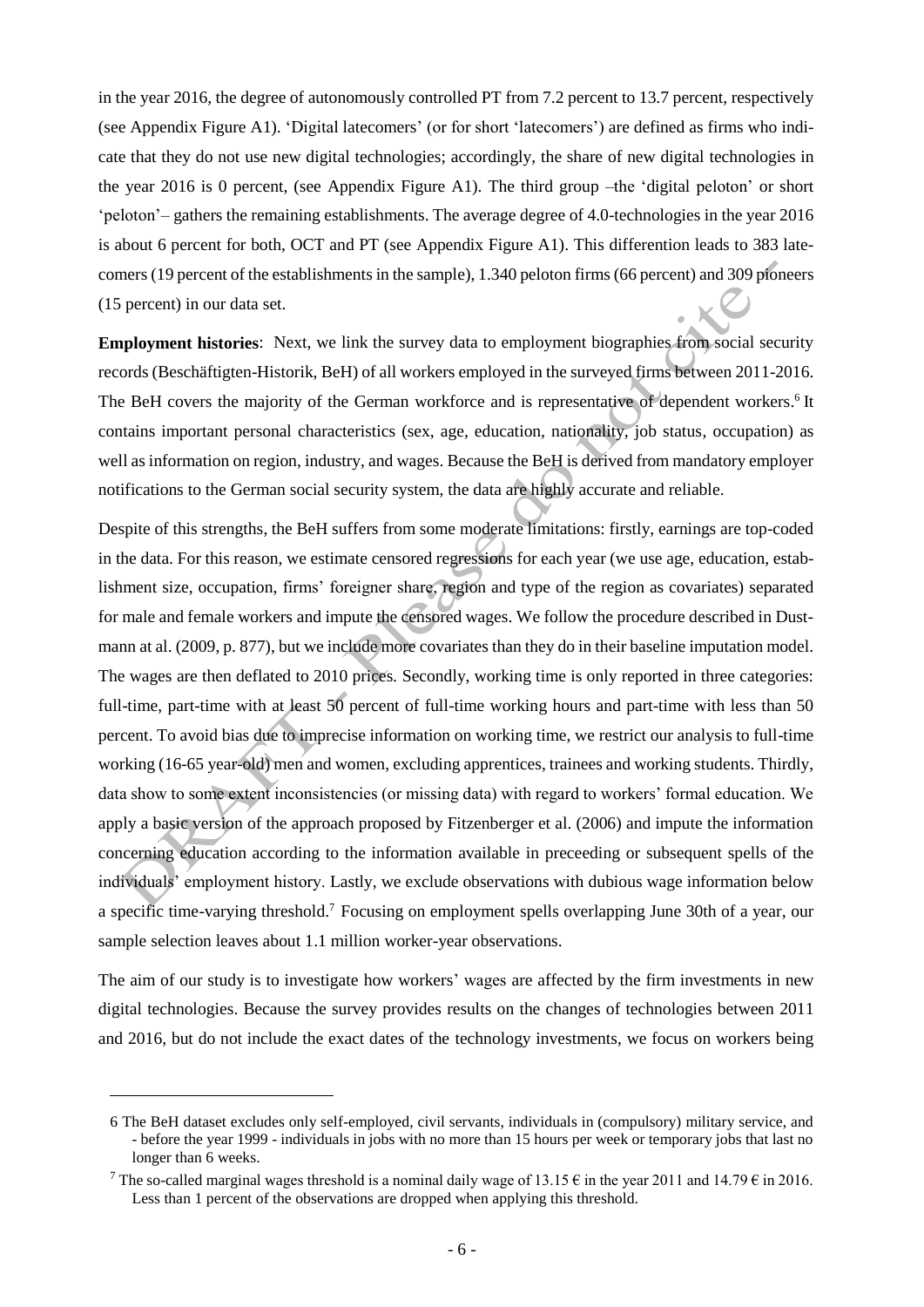employed in both years 2011 and 2016. That is, we create a balanced panel of male and female establishment stayers. This allows us to measure the wage effects of establishment stayers in a meaningful way, but as a consequence the paper remains silent about wage effects for firm leavers and firms' new entrants (and also about wage effects for part-time workers). We are aware that our sample probably might be a positive selection of workers. We discuss this issue below. Altogether, we observe in each year 90,982 male and female full-time workers in 1,525 firms.<sup>8</sup>

**BERUFENET:** The data source from which we identify digital tools is the BERUFENET, an online expert database of the Federal Employment Agency<sup>9</sup>. The BERUFENET offers detailed information about every single occupation, e.g. about occupational and vocational training contents, tasks, tools, entrance requirements, earnings and employment perspectives. The occupations are based on the German classification of occupations (Klassifikation der Berufe 2010, KldB2010). The key section of the BERUFENET for the means of this paper is the section on work items / tools (in German: 'Arbeitsgegenstaende'). <sup>10</sup> We use a unique BERUFENET data extract of the Federal employment agency. This extract facilitates analyses of tools for 2,963 occupations. The definition of tools in BERUFENET is very broad and covers about 14,333 tools. After selecting suitable tools for further analysis we use 5,919 of them. Janser (2018) describes the database in more detail.

We devide the tools into three categories:

**1. IT-aided tools** are electronically based tools, such as computers, printers, electronic machines, that are not explicitly dedicated to an industry 4.0 feature (which is covered by category 2).

**2. IT-integrated tools** are electronically based AND are explicitly dedicated to an industry 4.0 or services 4.0 feature, such as 3D printers, machine learning software or mobile robot clusters.

**3. Non-IT tools** are not covered by categories 1 and 2. By definition these tools comprise a very broad range of different tools.

Given the large number of potential tools, we have chosen a semi-automatic text mining approach to identify digital tools. The procedure is based on a text mining approach introduced by Janser (2018). He applies a comprehensive catalog of digital tool keywords and regular expression algorithms to identify those BERUFENET tools that are IT-aided or IT-integrated.

[Table 2](#page-7-0) shows the frequency of keywords and the results after the text mining with automatic coding. Overall 279 key expressions were applied (IT-aided tools: 134, IT-integrated tools: 145) and led to 748 matches with tools of the BERUFENET tool catalog. Using these results in the occupations-tools matrix, we identified 2,402 occupations with (only) IT-aided tools, 370 occupations have IT-integrated tools,

l

<sup>&</sup>lt;sup>8</sup> With regard to the basic sample of all workers employed in 2011 and 2016 (without any data selection), this is a share of approximately 40%.

<sup>9</sup> See<https://berufenet.arbeitsagentur.de/>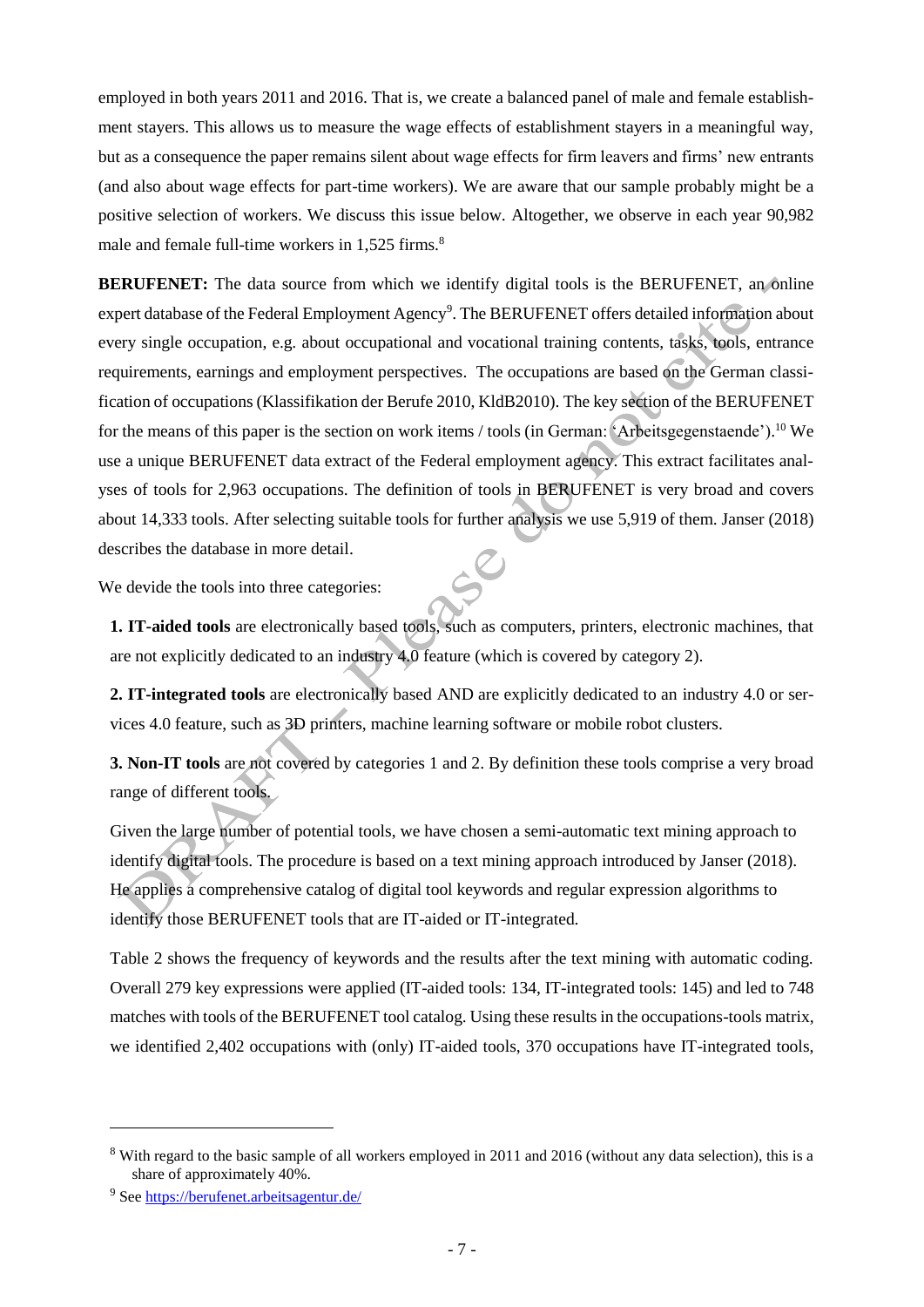whereas only remaining 191 occupations do not have any digital tools within their portfolio. The relatively small number of occupations with IT-integrated tools might be explained by the circumstance that due to the editorial process of BERUFENET there is some time lag between the emergence of the real labor market demand and the inclusion in the database. Another reason might be that due to the flexibility of standard PC work places some new digital tools are included in those tool descriptions referring to 'PC work places' and consequently are not marked as separate tools (e.g. cloud computing services, machine learning algorithms).

<span id="page-7-0"></span>

|  |  |  |  | Table 2: List of digital tools categories |
|--|--|--|--|-------------------------------------------|
|--|--|--|--|-------------------------------------------|

| Category                    | Code  | <b>Dictionary</b> | <b>Matches in BERUFENET</b>          |                                   |
|-----------------------------|-------|-------------------|--------------------------------------|-----------------------------------|
|                             |       | Keywords          | Digitals tools in<br>tools catalogue | Occupations<br>with digital tools |
| 01 IT-aided tools           | cat1  | 134               | 594                                  | 2,402                             |
| 02 IT-integrated tools      | cat2  | 145               | 154                                  | 370                               |
| 00 Total of 'Digital tools' | cat() | 279               | 748                                  | 2,772                             |

Note: Numbers of tools without matches in the digital tool catalog: 5,171; Number of occupations without any digital tool: 191.

Based on the digital tools identified, we create an occupations-tools-matrix that allocates the number of digital tools to every single occupation and group them by categories of IT-aided and IT-integrated tools. To use the total amount of both digital and non-digital tools as denominator, we expand the matrix by the total count of tools per single occupation. This matrix facilitates the calculation of the (unweighted) digital-tools index *dtox*. The *dtox* describes the proportion of digital tools categories in the total sum of tools of single occupation occ8d (8-digit level) in year *t*.

$$
dtox_{c_{occ8d,t}} = \frac{\sum dto_{c,occ8d,t}}{\sum tools_{c,occ8d,t}}
$$

where

is the 'digital tools index' of single occupation *occ8d.*



is the number of digital tools (category *c*) of occupation *occ8d* in year *t*.

is the number of all tools of occupation *occ8d* in year *t*.

|       | Categories of digital tools.<br>1. IT-aided digital tools<br>2.IT-integrated digital tools<br>0. Digital tools total $(1+2)$ |
|-------|------------------------------------------------------------------------------------------------------------------------------|
| occ8d | 8-digit level of KldB2010                                                                                                    |
|       | available year (here: 2017)                                                                                                  |

Because administrative employment data is only available on higher aggregated levels, starting at the 5 digit level of the KldB2010, we have to aggregate *dtox* from the 8-digit level to the 5-digit level. For the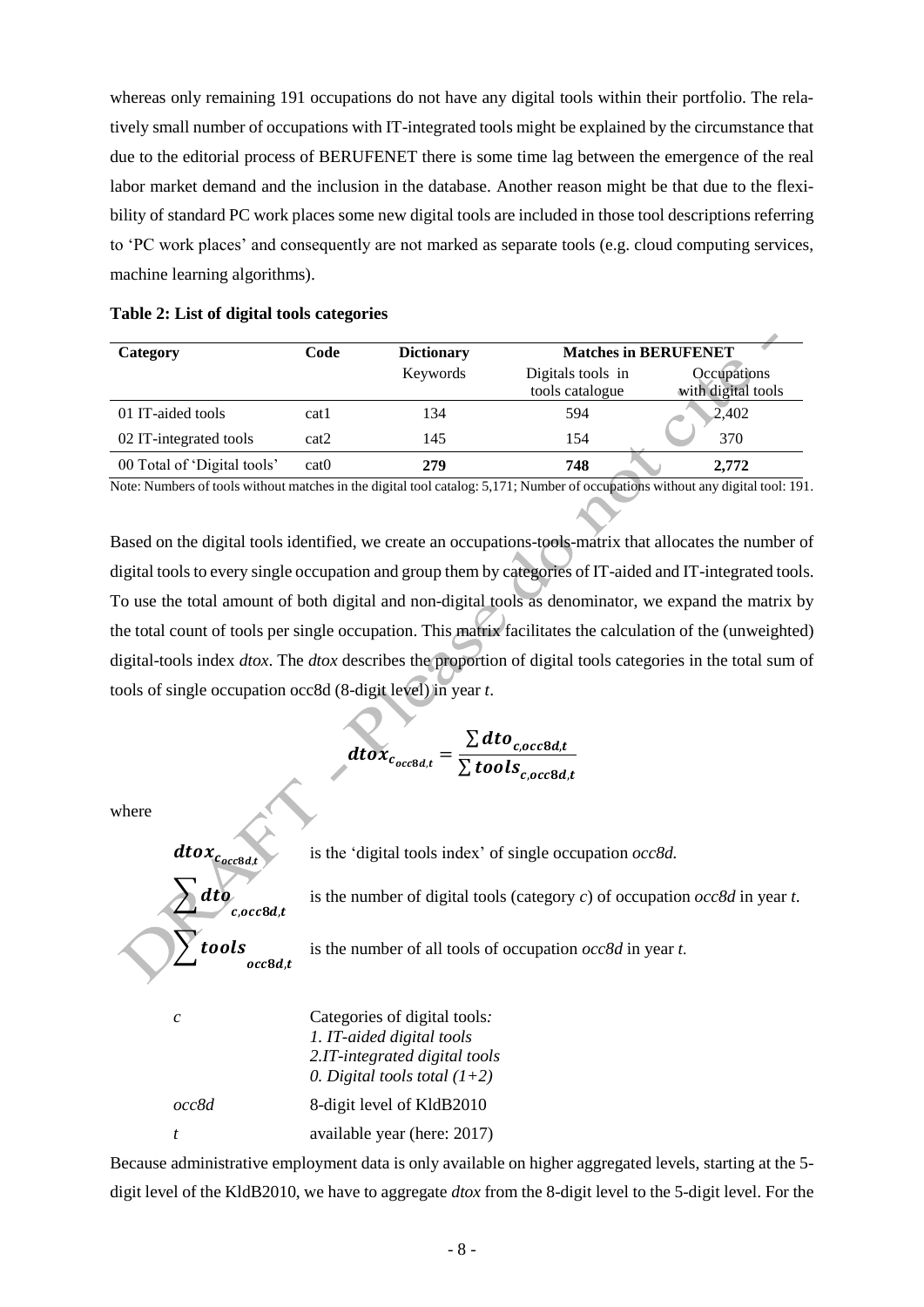development of  $dtox_{c(8-digit)}$  to  $dtox_{c(5-digit)}$ , we use a procedure similar to Dengler et al. (2014) and Janser (2017). Like their approaches, we use aggregated employee data of the federal employment statistics to generate occupational weights. These weights  $w$  are based on the proportion of the number of employees of occupational type *occ5 (5-digit level of KldB2010)* in total number of employees working in the *d* digit-level of the occupational classification KldB2010. Formally this is

$$
W_{occ5tod,t} = \frac{emp_{occ5 \in d,t}}{\sum emp_{occ5 \in d,t}}
$$

In the next step, the products of weights and *dtox* are added and lead to the weighted *dtox*<sup>11</sup> which we merge to our project dataset. $\boldsymbol{dtox_{c_{occd,t}}}^{\top}=\sum_{occ5\in d=1}^{n}w_{occ5tod,t}*\boldsymbol{dtox_{c_{occ5,t}}}^{\top}$ 

The BERUFENET is also the initial source of the tasks index introduced by Dengler et al. (2014). We use this index to identify e.g. the share of routine- and non-routine jobs. The tasks index is described in Dengler et al. (2014).

#### *Descriptive evidence*

 $\overline{a}$ 

After having compiled information from different data sources<sup>12</sup>, Table 3 now compares several characteristics between workers of digital pioneers, the digital peloton and digital latecomers. It can be seen that workers from pioneers are more qualified than workers from latecomers. Both, the occupational requirement level (more experts and specialists) as well as the formal qualification level (more highskilled workers) is higher than for workers of latecomers. Regarding the gender distribution, the share of female workers is higher among pioneers. Employees in those firms are distinctly younger and more often employed with a fixed work contract. Considering the tasks and tools distribution this is in accordance with the observed qualification and requirement level. Pioneers employ more workers performing analytical and interactive tasks that work with computer-aided or computer-integrated work tools. On the contrary, pioneers have fewer employees performing manual tasks. This workforce composition might simply be driven by the characteristics of the employer: We observe that workers of pioneers are disproportionately often employed in firms of knowledge-intensive services sectors and ICT. Moreover, digital pioneer firms are larger and more often located in dense metropolitan areas and their surroundings. These differences in employer characteristics are also reflected in the mean wages of workers: workers of pioneers earn  $\epsilon$ 122 per day, this is about 13 percent more than the wage of latecomers ( $\epsilon$ 108). Controlling for these differences in observed characteristics between pioneer firms' workers and latecomers' workers in OLS- regressions, we observe that this wage premium decreases to 2 percent.<sup>13</sup> Note that the OLS-results suffer from unobserved heterogeneity between workers. In order to circumvent this

 $11$  A first impression of dtox at a more aggregated level (occupational segments) is given by Appendix Table A1. Moreover, Appendix Table A2 gives an overview of the digital-tools index for different requirements levels.

 $12$  Some more variables (for instance gross outputs) are gathered from the establishment panel of the IAB.

<sup>&</sup>lt;sup>13</sup> The OLS wage level results are not contained in the paper, but available from the authors on request. It should be noted, however, that the estimated coefficient is statistically significantly different from 0 at 1 percent level indicating a robust wage premium for pioneer firms' workers compared with latecomer firms' workers.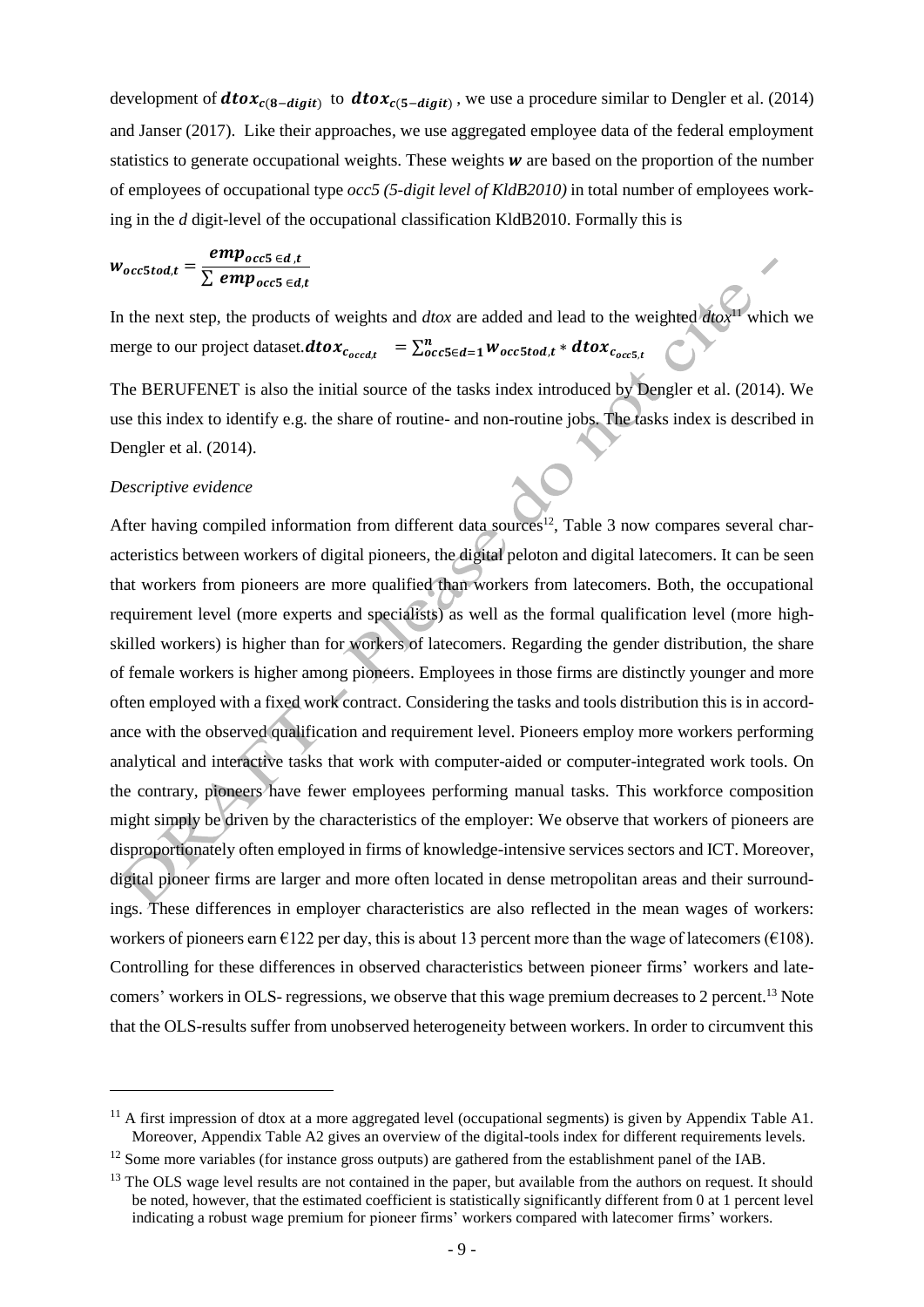problem and because we are interested in wage growth effects of digitalisation, we apply a model using differences in the next section.

|                                                    | Latecomers | Peloton | Pioneers |
|----------------------------------------------------|------------|---------|----------|
| Share of workers by requirement level              |            |         |          |
| Unskilled/Semi-skilled worker                      | 14.6       | 9.2     | 11.6     |
| Skilled worker                                     | 56.6       | 58.0    | 51.7     |
| Specialist                                         | 17.3       | 17.8    | 19.0     |
| Expert                                             | 11.4       | 15.0    | 17.7     |
| Share of workers by educational level              |            |         |          |
| Missings                                           | 0.3        | 0.4     | 0.3      |
| Low-skilled                                        | 4.0        | 3.8     | 4.4      |
| Skilled                                            | 79.0       | 74.4    | 72.5     |
| High-skilled                                       | 16.7       | 21.4    | 22.8     |
| Share of female workers                            | 19.6       | 31.1    | 28.0     |
| Mean age                                           | 44.8       | 45.1    | 44.2     |
| Share of temporary workers                         | 3.0        | 4.5     | 3.9      |
| Share of foreign workers                           | 4.6        | 4.7     | 4.8      |
| Share of analytical tsasks                         | 21.4       | 25.8    | 27.3     |
| Share of interactive tasks                         | 4.4        | 9.5     | 8.7      |
| Share of routine cognitive tasks                   | 32.5       | 31.3    | 32.7     |
| Share of routine manual tasks                      | 22.8       | 16.6    | 17.2     |
| Share of non-routine manual tasks                  | 19.0       | 16.9    | 14.1     |
| Share of digital tools (total, dtoxtotal)          | 28.5       | 31.4    | 33.9     |
| Share of digital tools (IT-aided, dtoxIT-AID)      | 26.2       | 29.1    | 31.4     |
| Share of digital tools (IT-integrated, dtoxIT-INT) | 2.2        | 2.2     | 2.5      |
| Share of workers by sector                         |            |         |          |
| Non-knowledge intensive manufacturing              | 32.7       | 21.0    | 20.3     |
| Knowledge intensive manufacturing                  | 49.8       | 29.9    | 24.9     |
| Non-knowledge intensive services                   | 6.3        | 16.4    | 8.0      |
| Knowledge intensive services                       | 5.4        | 21.0    | 21.9     |
| Information and communication technologies (ICT)   | 5.8        | 11.8    | 24.8     |
| Share of workers by type of the region             |            |         |          |
| Dense metropolitan areas                           | 17.9       | 34.3    | 25.6     |
| Metropolitan surroundings                          | 32.1       | 27.2    | 33.0     |
| Central cities in rural areas                      | 34.7       | 22.5    | 22.1     |
| Rural areas                                        | 15.2       | 16.1    | 19.3     |
| Daily wages (in $\epsilon$ , imputed and deflated) | 107.84     | 118.51  | 122.26   |
| Mean establishment size                            | 276.77     | 514.59  | 631.95   |
| Number of workers                                  | 11,539     | 48,426  | 31,017   |
| Number of establishments                           | 280        | 862     | 383      |

**Table 3: Sample means for workers in digital pioneer firms, digital peloton firms and digital latecomer firms**

Source: 'IAB-ZEW Labour Market 4.0' establishment survey, BeH, BERUFENET, IAB Establishment Panel, own calculations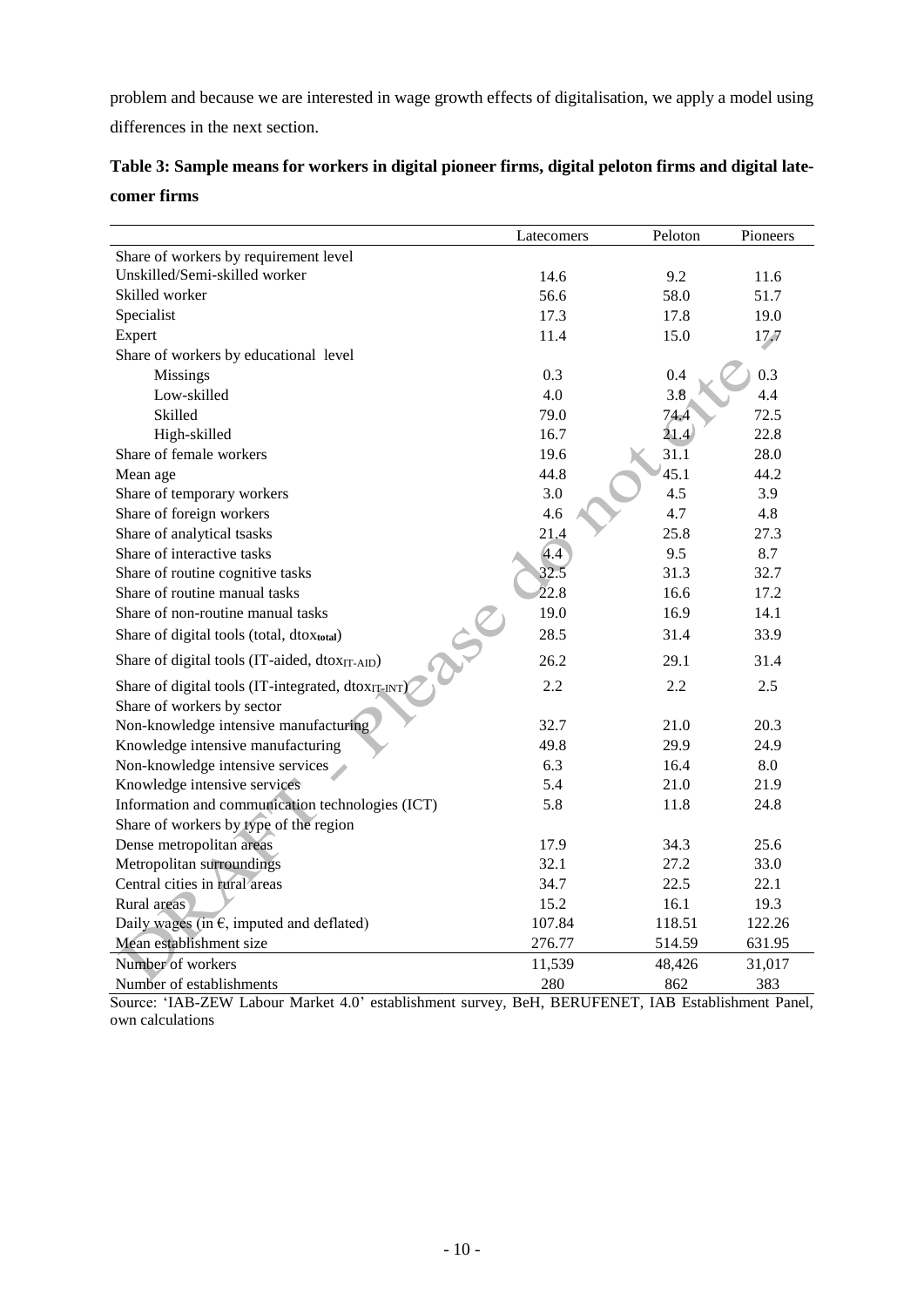# **3 Econometric analysis**

#### **3.1 Empirical approach**

As described above, our analyses focus on full-time working males and females staying within their establishment during the observation period. The aim of the analyses is to estimate the effects of firms' investments in new digital technologies on wages of workers. We specifically investigate which groups of workers are positively or negatively affected by the digital transformation going on in recent years. Besides qualification, sex, age or sector affiliation, we deeply consider the role of tasks workers perform in their jobs and the role of work equipment (namely the degree of digital work tools in occupations) they use during their work.

To estimate the effects of investments in new digital technologies, we classify the establishment as shown above into 'pioneers' (these firms invest in new digital technologies between 2011 and 2016), 'peloton' firms (these firms invest in digital technologies to a small extent) and 'latecomers' (these firms do not invest in new digital technologies and also don't use them in 2016). This information is captured by dummy variables for the peloton and for pioneers which we include into Mincer-type wage growth regressions taking latecomers as reference group. We address time varying firm- and workers characteristics by including a battery of control variables, all time invariant characteristics are removed through differencing. Formally, the estimated model is

# Therefore the strategy is the estimated model is<br>  $y_{ift} = \beta_0 + \beta_1 DPioneer_{ift} + \beta_2 DPeloton_{ift} + \beta_3 X_{ift} + \mu_i + \vartheta_f + \delta_t + \varepsilon_{ift}$  (1)

 $y_{if}$  denotes the log wage of individual *i* in firm f in year t.  $X_{if}$  contains time-varying individual and firm-related (individual) characteristics like individual age, the digital tools index, the tasks index, (log) establishment size, establishments' gross outputs, and the shares of foreigners, female workers, highly educated workers, temporary workers etc. at the establishment level. All time constant individual characteristics like unobserved ability, ambition, and motivation are contained in  $\mu_i$ . They are removed by our approach as well as the time constant firm characteristics  $\theta_f$  (like the location of the firm or sector affiliation).  $\delta_t$  captures general time shocks, and  $\varepsilon_{ift}$  represents erratic shocks. The effects of investments into new digital technologies at the establishment level are captured by the coefficient  $\beta$ .  $\beta_1$  of the dummy variable **DPioneer**<sub>ift</sub> and  $\beta_2$  of the dummy variable **DPeloton**<sub>ift</sub> capture the effects for being employed in a pioneer or peloton firm relative to being employed in a latecomer firm.

We estimate this wage equation for the aggregate as well as for different sub-groups of workers (by sex, age, education, sector, main tasks groups, digital tools categories and by interactions of sector and education, sector and tasks etc.) The results of these estimates give us an idea which workers suffer or benefit from the digital transformation in terms of wages.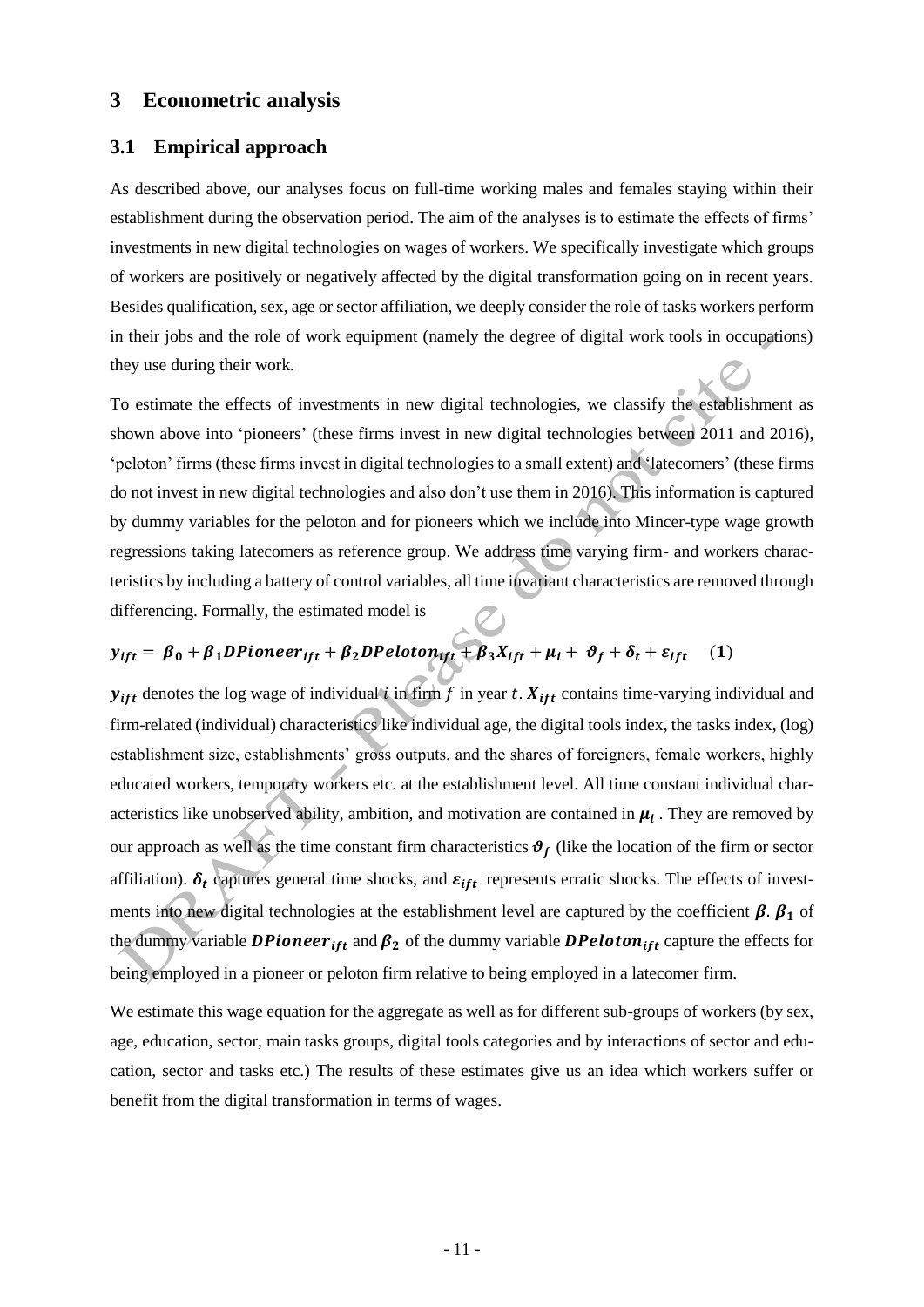#### **3.2 Estimation results**

Table 4 shows the results of the individual fixed effects estimates. Column (1) contains the results for the sample of all workers. The wage growth effect of being in a digital pioneer firm instead of a latecomer firm is 0.7 percentage points between the years 2011 and 2016. This effect is moderate but positive and significantly different from zero at a 1 percent level. Hence, our result contradicts the literature that suggests negative wage effects of new technologies (for instance, Acemoglu and Restrepo, 2017) and supports those papers that suggest positive effects on wages (for instance, Graetz and Michaels, 2015). Note, however, that the mentioned studies investigate the effects of industrial robots on wages. In our view, this technology is not new. As a consequence, our results do neither directly support nor contradict the literature because - to our knowledge - our study is the first that analyzes the wage effects of new digital technologies like big data, cloud computing systems, internet platforms, cyber-physical / embedded systems or the internet of things. Moreover, our study focuses on a specific group of directly affected workers, i.e. establishment stayers. We do not investigate the effects of new digital technologies on employment in this paper<sup>14</sup>, hence, possible selection effects could explain a part of the positive wage growth effects. This would be the case if pioneer firms lay off low-performance workers more often than latecomer firms. A glance into our selection process reveals, however, that the construction of our balanced panel of establishment stayers affects latecomers and pioneers in comparably the same manner: 67.3 percent of pioneer firm workers and 68.4 percent of latecomer firm workers survive this selection step. That could be understand as a hint that selection effects do not bias the presented results to a large amount. Digging deeper, we investigate which groups of workers predominantly are affected by our selection. Columns (1) and (2) of Table A3 show mean wages and observation numbers of different skill groups in latecomer, peloton and pioneer firms. For all 735 low-skilled latecomer workers the mean wage in 2011 is €81.78. The balancing of the sample decreases the number of workers to 475 workers (column (4)) and increases the mean wage by 6 percent to  $\epsilon$ 86.82 (column 3). Here, the impact of the selection on wages and number of workers is a bit lower than in peloton and pioneer firms. For the other skill groups, however, the balancing has comparably the same effects.

 $\overline{a}$ 

 $14$  For the effects of new digital technologies on employment see Arntz et al. (2017).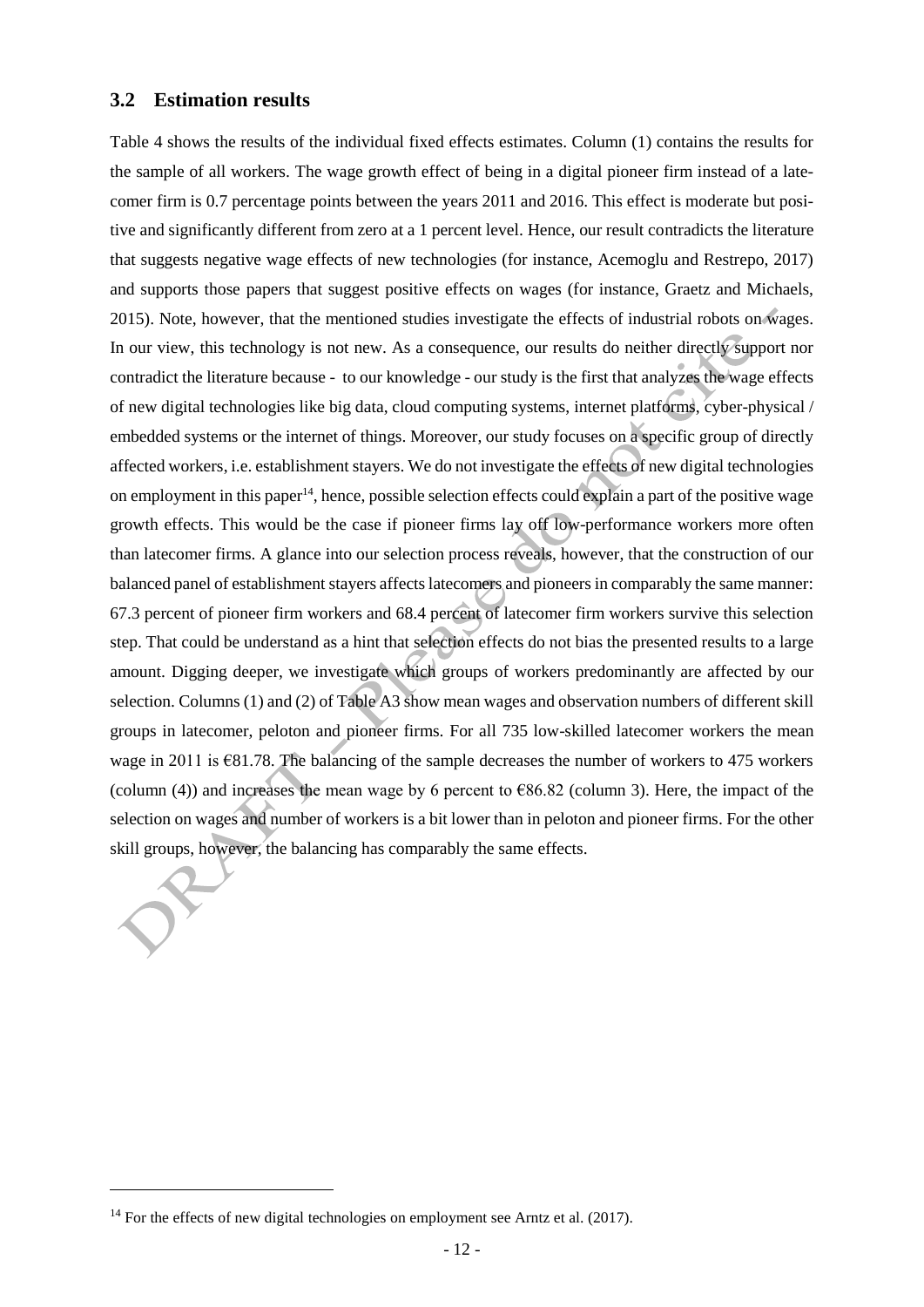# **Table 4: Results of the fixed-effects estimates for all workers and specific groups of workers (gen-**

# **der and skill groups)**

|                                                                        | All          | Male         | Female      | Low-<br>skilled | Skilled     | High-<br>skilled |
|------------------------------------------------------------------------|--------------|--------------|-------------|-----------------|-------------|------------------|
| Variable                                                               | workers      | workers      | workers     | workers         | workers     | workers          |
| Dummy indicator: Wage growth effect of<br>peloton firms vs. latecomers | $0.0059**$   | $0.0055**$   | 0.0067      | $0.0307***$     | $0.0064***$ | $-0.0032$        |
| Dummy indicator: Wage growth effect<br>of pioneers vs. latecomers      | $0.0072***$  | $0.0077***$  | 0.0061      | $0.0314***$     | $0.0099***$ | $-0.0104$        |
| Establishment's share of digital tools<br>$(dtoXIT-ALD)$               | $0.0769*$    | $0.1939***$  | $-0.2252**$ | 0.1223          | $-0.034$    | $0.4034***$      |
| Establishment's share of digital tools<br>$(dtoxIT-INT)$               | $-0.6436***$ | $-0.6121***$ | $-0.6598*$  | $-1.0403$       | $-0.4276*$  | $-0.7316*$       |
| Establishment's share of analytical tasks                              | $0.2190***$  | $0.1774***$  | $0.3169**$  | $-0.1607$       | $0.3144**$  | $+0.0341$        |
| Establishment's share of interactive tasks                             | 0.0241       | $-0.0523$    | 0.094       | $-0.0541$       | $0.1336*$   | $-0.2807$        |
| Establishment's share of routine-cognitive<br>tasks                    | $-0.0187$    | $-0.0263$    | $-0.0324$   | 0.0346          | 0.0327      | $-0.2285$        |
| Establishment's share of routine-manual<br>tasks                       | $0.1623***$  | $0.2167***$  | $-0.0579$   | 0.0139          | $0.2191***$ | $-0.0222$        |
| Establishment's share of female workers                                | $-0.0088$    | 0.0108       | $-0.0246$   | $-0.0777$       | 0.0138      | $-0.0331$        |
| Individual share of analytical tasks                                   | $0.0428*$    | $0.0453*$    | 0.046       | $0.3643***$     | $0.0545*$   | $-0.0986$        |
| Individual share of interactive tasks                                  | 0.0303       | 0.0242       | $-0.0704$   | 0.2405          | 0.0027      | $-0.0638$        |
| Individual share of routine-cognitive tasks                            | 0.0171       | 0.0149       | 0.0358      | 0.1513          | 0.0155      | $-0.0779$        |
| Individual share of routine-manual tasks                               | $-0.0283$    | $-0.0399$    | 0.0758      | $0.1670*$       | $-0.024$    | $-0.2323*$       |
| Individual share of digital tools (dtoxin-AID)                         | $0.0719***$  | $0.0675***$  | $0.0855*$   | $-0.0776$       | $0.0655***$ | $0.1697*$        |
| Individual share of digital tools (dtoxin-INT)                         | $-0.0168$    | $-0.117$     | 0.3026      | $-0.1452$       | 0.0872      | $-0.1499$        |
| Constant                                                               | 6.1656***    | 6.2508***    | 6.0075***   | 7.2549***       | 5.8222***   | 8.5033***        |

Time dummy for the year 2016, individual age effects (squared; interaction effects with being in the highest age category) and further establishment controls (log size (linear + squared), mean age of workers, share of foreign workers, share of temporary workers, share of high-skilled workers, log gross output (lin. + squared)) are included

| N                                                                                                                                                                                                                                                                                                                                                                           | 180.473 | 129.086 | 51.387 | 7.546  | 134.444 | 38.483 |
|-----------------------------------------------------------------------------------------------------------------------------------------------------------------------------------------------------------------------------------------------------------------------------------------------------------------------------------------------------------------------------|---------|---------|--------|--------|---------|--------|
| R-squared                                                                                                                                                                                                                                                                                                                                                                   | 0.2885  | 0.3026  | 0.2660 | 0.3325 | 0.3480  | 0.1981 |
|                                                                                                                                                                                                                                                                                                                                                                             | 1182.71 | 950.08  | 336.80 | 64.58  | 162.13  | 152.61 |
| $\mathbf{M}$ , $\mathbf{A} = \mathbf{M} + \mathbf{M}$ , $\mathbf{M} = \mathbf{M}$ , $\mathbf{M} = \mathbf{M}$ , $\mathbf{M} = \mathbf{M}$ , $\mathbf{M} = \mathbf{M}$ , $\mathbf{M} = \mathbf{M}$ , $\mathbf{M} = \mathbf{M}$ , $\mathbf{M} = \mathbf{M}$ , $\mathbf{M} = \mathbf{M}$ , $\mathbf{M} = \mathbf{M}$ , $\mathbf{M} = \mathbf{M}$ , $\mathbf{M} = \mathbf{M}$ , |         |         |        |        |         |        |

Notes: \*\*\*p<0.01, \*\*p<0.05, \*p<0.1

Source: 'IAB-ZEW Labour Market 4.0' establishment survey, BeH, BERUFENET, IAB Establishment Panel, own calculations.

Column (1) of Table 4 demonstrates that the wage growth effect is higher in peloton firms compared with latecomer firms. The effect amounts to 0.6 percentage points. Note that both effects – for peloton firms as well as for pioneer firms – are highly robust with regard to inclusion or exclusion of control variables (for instance, we additionally included controls for occupational changes on the individual as well as the firm level).

**Results by sex, education and age:** The remainder of Table 4 depicts the estimation results for specific worker groups. Columns (2) and (3) show that the wage growth effect of investments into new digital technologies is more pronounced for male workers than for female workers. For male workers it amounts to 0.8 percentage points and is statistically highly significant. For female workers it is 0.6 percentage points and statistically not different from zero. It should be noted that the sample size is distinctly larger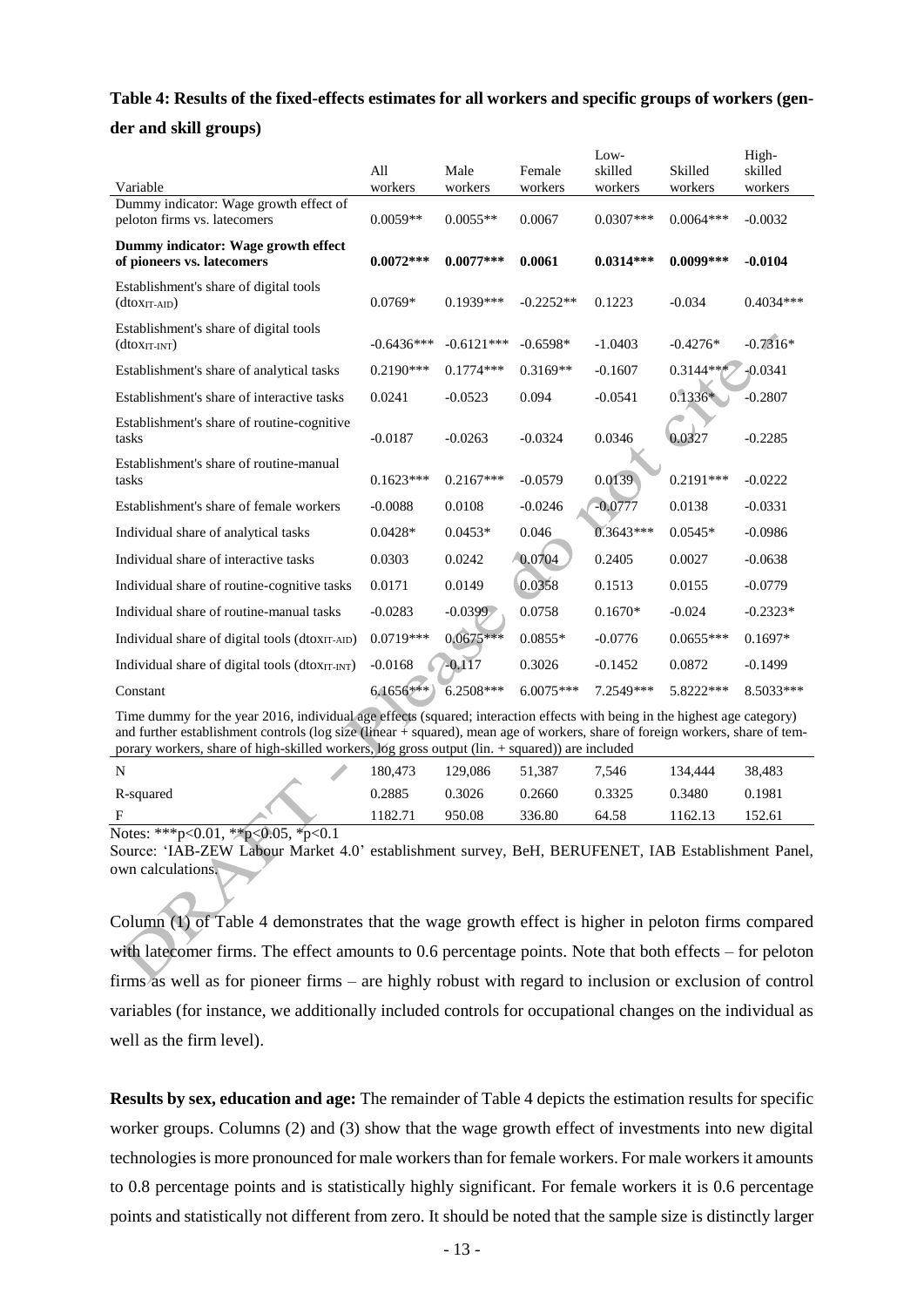for men. Before we present our findings on the impact of digitization on wages, let us first summarize previous results of other studies. According to Akerman et al. (2015) the access to broadband internet improves (worsens) the labor market outcomes and productivity of skilled (unskilled) workers. Dauth et al. (2017) find a negative impact of robots on individual earnings arising mainly for medium-skilled workers in machine-operating occupations, while high-skilled managers gain. Interestingly, we find the largest positive effect for low-skilled workers (3.1 percentage points, see column (4)). For skilled workers it is 1 percentage point (see column (5)), for high-skilled workers it amounts to -1 percentage point, but is statistically not significant (see column (6)). <sup>15</sup> We interpret these results in such a way that it pays out for low-skilled and skilled establishment stayers when firms invest in new digital technologies. For this analysis, however, we compare low-skilled stayers in pioneer firms with low-skilled stayers in latecomer firms and also skilled stayers in pioneer firms with skilled stayers in latecomer firms. Hence, it does not necessarily mean that low-skilled and skilled workers benefit more from investments into

Regarding age effects, it can be seen from Table 5 that especially younger workers benefit from being employed in a pioneer firm compared to being employed in a latecomer firm. The wage growth effect amounts to 2.5 percentage points. For middle age and older workers the effect is 0.4 percentage points, only. Since accumulation of firm-specific and general human capital is especially important during the first years of the employment biography, this could be a hint that the accumulation of human capital benefits from the use of new technologies in firms.

new digital technologies than their high-skilled colleagues within the firm. 16

l

RAY

<sup>&</sup>lt;sup>15</sup> Similar results arise when differencing the workers by the requirement level of their jobs. The wage growth effect is most pronounced for workers in a job requiring an occupational qualification (1.5 percentage points). The growth effect for specialists and experts are negative but statistically not significantly different from zero at a 5 percent level. These results are not contained in the paper, but available from the authors on request.

<sup>&</sup>lt;sup>16</sup> We take up this issue in a plausibility check presented below.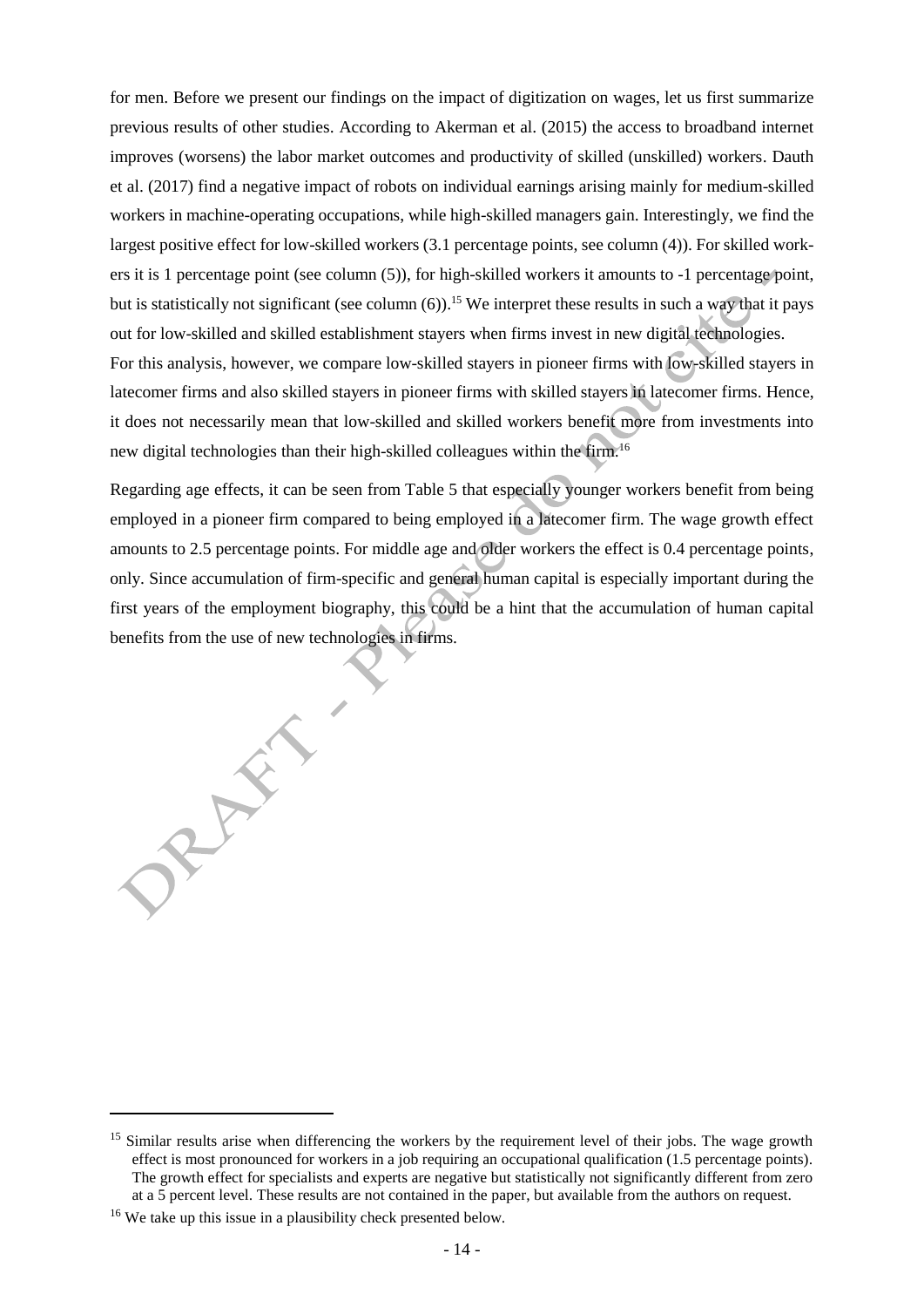| Table 5: Results of the fixed-effects estimates for different age groups of workers |  |
|-------------------------------------------------------------------------------------|--|
|-------------------------------------------------------------------------------------|--|

|                                                                                                   | Younger workers<br>$(<$ 30 years in | Medium-aged<br>workers (30-49) | Older workers<br>$(50 \text{ or older in})$ |
|---------------------------------------------------------------------------------------------------|-------------------------------------|--------------------------------|---------------------------------------------|
| Variable                                                                                          | 2011)                               | years in $2011$ )              | 2011)                                       |
| Dummy indicator:<br>Wage growth effect of peloton firms vs. latecomers<br><b>Dummy indicator:</b> | 0.0074                              | $0.0048*$                      | $0.0072*$                                   |
| Wage growth effect of pioneers vs. latecomers                                                     | $0.0255***$                         | 0.0043                         | 0.0042                                      |
| Establishment's share of digital tools (dtox $_{IT-AID}$ )                                        | $0.3590**$                          | 0.0859                         | $-0.0922$                                   |
| Establishment's share of digital tools (dtoxIT-INT)                                               | $-0.4837$                           | $-0.7666$ ***                  | $-0.2873$                                   |
| Establishment's share of analytical tasks                                                         | $-0.0031$                           | $0.2070***$                    | $0.3231***$                                 |
| Establishment's share of interactive tasks                                                        | $-0.2276$                           | 0.0023                         | 0.1979                                      |
| Establishment's share of routine-cognitive tasks                                                  | $-0.4790**$                         | 0.0064                         | 0.1221                                      |
| Establishment's share of routine-manual tasks                                                     | $-0.0927$                           | $0.1564*$                      | $0.2734***$                                 |
| Establishment's share of female workers                                                           | 0.0336                              | $-0.0158$                      | $-0.0071$                                   |
| Individual share of analytical tasks                                                              | 0.0021                              | $0.0635*$                      | 0.0173                                      |
| Individual share of interactive tasks                                                             | 0.1241                              | 0.0336                         | $-0.0689$                                   |
| Individual share of routine-cognitive tasks                                                       | $-0.0134$                           | 0.0201                         | 0.0442                                      |
| Individual share of routine-manual tasks                                                          | $-0.0664$                           | 0.0017                         | $-0.0617$                                   |
| Individual share of digital tools (dtoxin-AID)                                                    | $0.1178***$                         | $0.0737***$                    | $-0.0183$                                   |
| Individual share of digital tools (dtoxIT-INT)                                                    | $-0.1356$                           | $-0.0085$                      | 0.0417                                      |
| Constant                                                                                          | 5.3267***                           | 5.5569***                      | 5.2672***                                   |

Time dummy, individual age effects (squared; interaction effects with being in the highest age category) and further establishment controls (log size (linear + squared, mean age of workers, share of foreign workers, share of temporary workers, share of high-skilled workers, log gross output (lin.  $+$  squared)) included

| ------- - - - ---<br>------<br>------- | ------------<br>------------- |         |           |  |
|----------------------------------------|-------------------------------|---------|-----------|--|
| N                                      | 24,224                        | 108,882 | 47,367    |  |
| R-squared                              | 0.4907                        | 0.2586  | 0.1346    |  |
| Е                                      | 492.20                        | 641.66  | 5257<br>ر |  |
|                                        |                               |         |           |  |

Notes: \*\*\*p<0.01, \*\*p<0.05, \*p<0.1

Source: 'IAB-ZEW Labour Market 4.0' establishment survey, BeH, BERUFENET, IAB Establishment Panel, own calculations

**Tools and tasks:** To investigate this hypothesis more deeply, we categorize our sample by the information on the work equipment (tools) and tasks of occupations. As described above, we are able to differentiate between IT-aided tools (dtoxIT-AID), i.e. tools that are electronically based or supported, such as computers, printers, electronic machines, that are not explicitly dedicated to an industry 4.0 feature and IT-integrated tools (dtox $_{\text{IT-INT}}$ ), i.e. tools that are electronically based or supported and that are explicitly dedicated to an industry 4.0 or services 4.0 feature, such as 3D printers, machine learning software or mobile robots. We now assign the workforce to three categories using the dtoxIT-AID – distribution in 2011. The average share of IT-aided work equipment is 29.4 percent on average in 2011. The median is somewhat lower at 25.6 percent. The category 'low' comprises workers with a below the median share of dtox<sub>IT-AID</sub>. The category 'middle' comprises workers with dtox<sub>IT-AID</sub> –share between the median and the 75th percentile of the distribution (this is at 49.8 percent) and the category 'high' comprises workers with dtox $_{IT-AID}$  –share of 75th percentile or higher. The same categorization is done for dtox $_{IT-INT}$ . Here, the median in 2011 is at 0.49 percent and p75 is at 3.5 percent. We see that new digital work tools are still barely used. As discussed above, this might be explained by the circumstance that due to the editorial process of BERUFENET there is some time lag between the emergence of the real labor market demand and the inclusion of new working tools in the database. The left panel of Table 6 presents the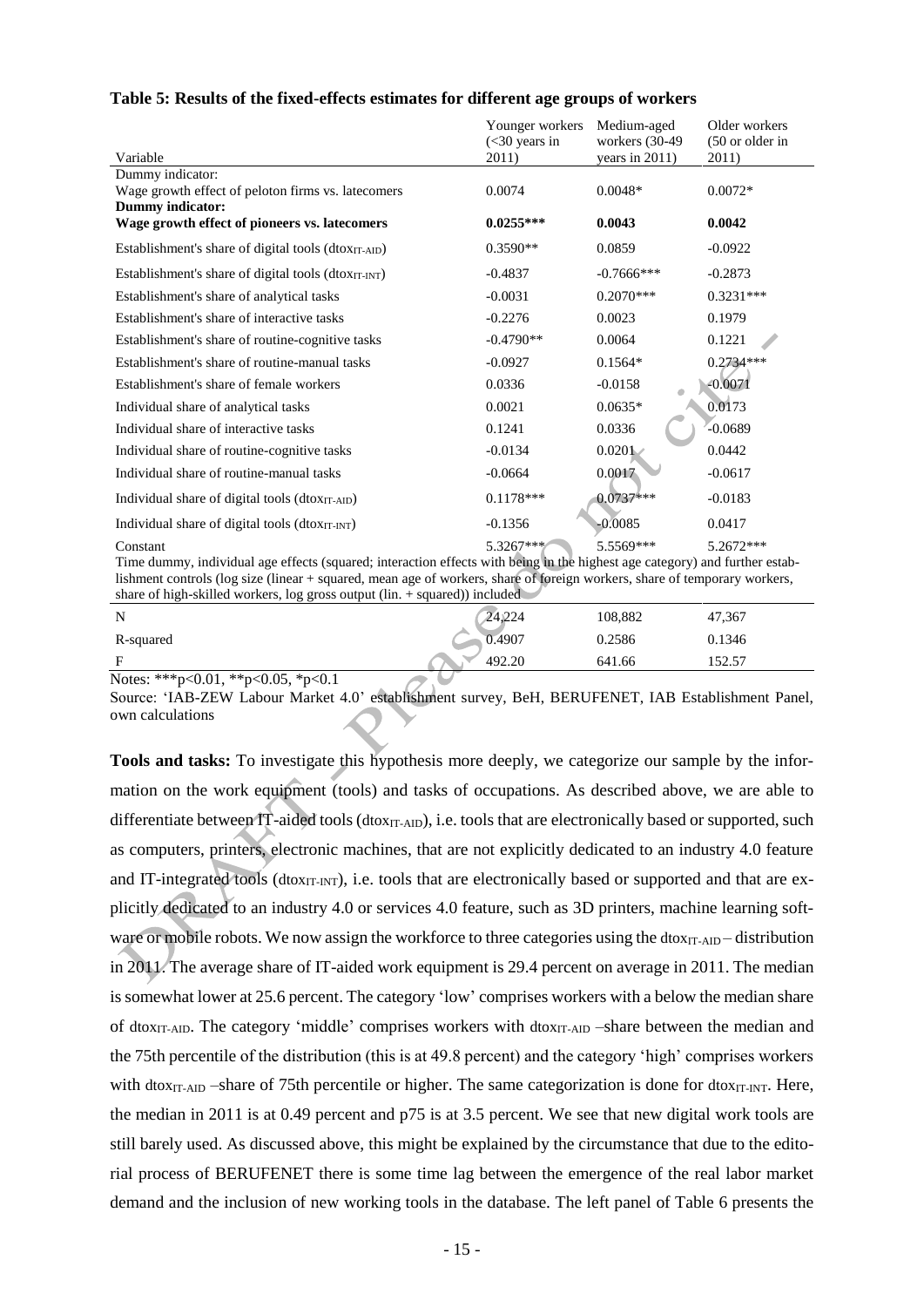results for the three dtox<sub>IT-AID</sub>- groups: It is at the first glance surprising that the wage growth effect is highest for individuals typically working with non-IT-aided tools (1.6 percentage points). The wage growth effect is even negative (but not significant) for workers with a high share of IT-aided tools. This corresponds with estimates for different tasks groups (here, workers are classified with regard to the main task of the worker's occupation) where wage growth effect is negative (but not significant) for workers with a high share of analytical and interactive tasks and statistically significant and positive for workers often performing routine cognitive tasks (see Appendix Table A4).

Before shedding light on these unexpected results, we turn to the three dtox $_{IT-INT}$  groups on the right panel of Table 6: Here, we see the largest wage growth effect for workers of the medium category (2 percentage points). Although the effect is not significant for the highest category, it is highly significant for the intermediate one. Hence, it seems that the usage of 4.0 work tools has some beneficial effect on<br>the wage growth of workers.<br>Table 6: Results of fixed-effects estimate for the wage growth of workers.

|                                                             | dtoxit-aid                                                                                                                  | dtoxit-aid  | $d$ toxit-Aid | dtoxit-INT  | dtox <sub>IT-INT</sub> | dtox <sub>IT-INT</sub> |  |  |  |
|-------------------------------------------------------------|-----------------------------------------------------------------------------------------------------------------------------|-------------|---------------|-------------|------------------------|------------------------|--|--|--|
| Variable                                                    | low                                                                                                                         | medium      | high          | low         | medium                 | high                   |  |  |  |
| Dummy indicator: Wage growth effect of pelo-                |                                                                                                                             |             |               |             |                        |                        |  |  |  |
| ton firms vs. latecomers                                    | $0.0127***$                                                                                                                 | 0.0023      | $-0.0061$     | 0.0016      | $0.0224***$            | $-0.0061$              |  |  |  |
| Dummy indicator: Wage growth effect of pi-                  |                                                                                                                             |             |               |             |                        |                        |  |  |  |
| oneers vs. latecomers                                       | $0.0161***$                                                                                                                 | 0.0028      | $-0.0076$     | 0.003       | $0.0197***$            | 0.0007                 |  |  |  |
| Establishment's share of digital tools (dtoxIT-             |                                                                                                                             |             |               |             |                        |                        |  |  |  |
| $_{\rm AID}$ )                                              | $-0.0869$                                                                                                                   | 0.0619      | $0.3548***$   | $-0.079$    | $0.2039**$             | $0.1341*$              |  |  |  |
| Establishment's share of digital tools (dtox <sub>IT-</sub> |                                                                                                                             |             |               |             |                        |                        |  |  |  |
| INT)                                                        | $1.0099*** -0.4599$                                                                                                         |             | $-0.5103$     | $-0.7146*$  | $-0.8111**$            | $-0.4019$              |  |  |  |
| Establishment's share of analytical tasks                   | 0.2379***                                                                                                                   | 0.1818      | 0.0648        | $0.2242**$  | $0.3174**$             | 0.0467                 |  |  |  |
| Establishment's share of interactive tasks                  | $0.3327***$                                                                                                                 | $-0.0033$   | $-0.2198$     | 0.0691      | 0.0848                 | $-0.1141$              |  |  |  |
| Establishment's share of routine-cognitive tasks            | 0.0425                                                                                                                      | $-0.0015$   | $-0.1179$     | 0.0113      | 0.0425                 | $-0.1353$              |  |  |  |
| Establishment's share of routine-manual tasks               | $0.1873***$                                                                                                                 | 0.1102      | 0.1309        | 0.1321      | $0.2069**$             | 0.1319                 |  |  |  |
| Establishment's share of female workers                     | 0.0447                                                                                                                      | $-0.0591$   | $-0.0375$     | 0.0386      | $-0.043$               | $-0.1050**$            |  |  |  |
| Individual share of analytical tasks                        | $-0.0109$                                                                                                                   | $0.1036**$  | 0.0276        | 0.0438      | 0.0005                 | 0.0134                 |  |  |  |
| Individual share of interactive tasks                       | $-0.067$                                                                                                                    | 0.0305      | 0.12          | $-0.0673$   | $0.1136*$              | $0.2183*$              |  |  |  |
| Individual share of routine-cognitive tasks                 | $-0.0014$                                                                                                                   | 0.0344      | 0.0685        | 0.0288      | 0.0075                 | 0.0453                 |  |  |  |
| Individual share of routine-manual tasks                    | $-0.017$                                                                                                                    | 0.0172      | $-0.0079$     | 0.0333      | $-0.0043$              | $-0.0679$              |  |  |  |
| Individual share of digital tools (dtoxIT-AID)              | $0.1916***$                                                                                                                 | 0.0021      | $-0.0732*$    | $0.1416***$ | $0.1179***$            | $-0.0376$              |  |  |  |
| Individual share of digital tools (dtoxIT-INT)              | $0.2472**$                                                                                                                  | $-0.1541$   | $-0.0664$     | $0.3735***$ | 0.0064                 | $0.3945***$            |  |  |  |
| Constant                                                    | 5.7021***                                                                                                                   | $6.7020***$ | $6.8037***$   | $6.2429***$ | $6.1374***$            | $6.1058***$            |  |  |  |
|                                                             | Time dummy. individual age effects (squared; interaction effects with being in the highest age category) and further estab- |             |               |             |                        |                        |  |  |  |

#### **Table 6: Results of fixed-effects estimates for tools groups**

lishment controls (log size (linear + squared. mean age of workers. share of foreign workers. share of temporary workers. share of female workers. share of high-skilled workers. log gross output (lin. + squared)) included N 90,176 41,597 48,700 80,620 54,919 44,934

| -N-                                                               | 90.176 | 41.597 | 48,700 80,620 |        | 54,919 | 44.934 |
|-------------------------------------------------------------------|--------|--------|---------------|--------|--------|--------|
| R-squared                                                         | 0.3498 | 0.2746 | 0.2389 0.2865 |        | 0.3007 | 0.2884 |
| $\mathbf{F}$                                                      | 794.68 | 261.31 | 261.71        | 527.94 | 394.28 | 301.92 |
| $N_{\text{min}}$ , ***, $\Omega$ 01 **, $\Omega$ 05 *, $\Omega$ 1 |        |        |               |        |        |        |

Notes: \*\*\*p<0.01. \*\*p<0.05. \*p<0.1

Source: 'IAB-ZEW Labour Market 4.0' establishment survey, BeH. BERUFENET, IAB Establishment Panel, own calculations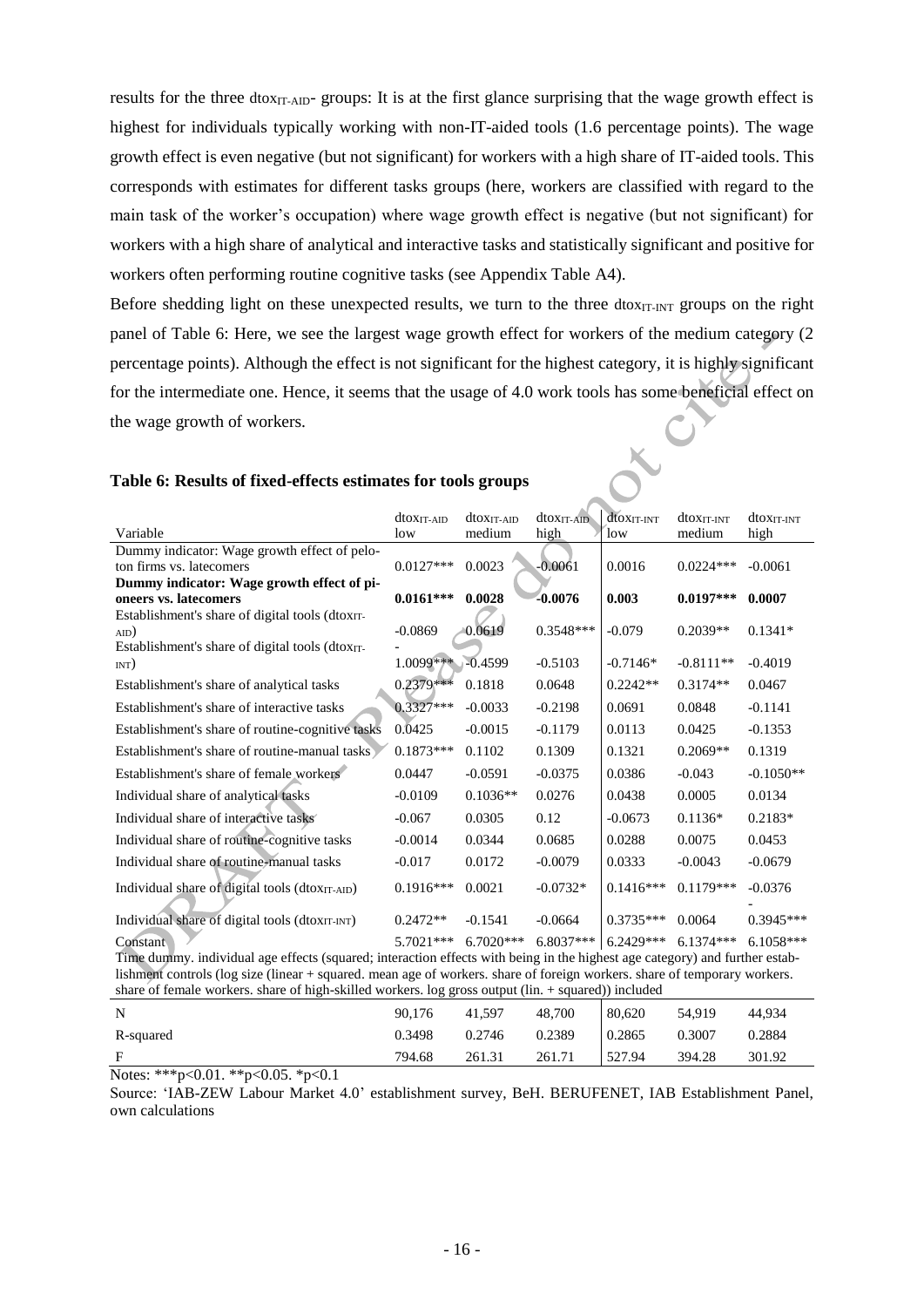**Sector-specific results:** One could argue, that comparing e.g. workers primarily using non-digital working tools between latecomer firms and pioneer firms could be misleading when pioneer firms typically are (e.g.) large, modern IT-firms and latecomer firms typically are (e.g.) small construction firms. In the former, it would be quite unusual that workers primarily use non-digital working tools while this is entirely normal in the latter. Although having this battery of control variables included in the fixed effects approach, it would mean in the worst case comparing apples with oranges. Therefore we think that sector-specific estimates are better suited to understand the effects of new digital technology investments on wages. Table 7 shows that the wage growth effects for being in a pioneer firm vs. a latecomer firm is significantly positive in the sector aggregates knowledge intensive manufacturing (1.9 percentage points; e.g. [car manufacturers](http://www.linguee.de/englisch-deutsch/uebersetzung/car+manufacturers.html) or [machine manufacturers\)](http://www.linguee.de/englisch-deutsch/uebersetzung/car+manufacturers.html) and non-knowledge intensive services (3.6 percentage points; e.g. wholesalers, logistics, restaurants).

 $\mathbb K$ 

|                                                                                                                             | non-          | knowledge     | non-        |             |              |  |  |
|-----------------------------------------------------------------------------------------------------------------------------|---------------|---------------|-------------|-------------|--------------|--|--|
|                                                                                                                             | knowledge     | intensive     | knowledge   | knowledge   |              |  |  |
|                                                                                                                             | intensive     | manufactur-   | intensive   | intensive   |              |  |  |
| Variable                                                                                                                    | manufacturing | ing           | services    | services    | <b>ICT</b>   |  |  |
| Dummy indicator: Wage growth effect of                                                                                      |               |               |             |             |              |  |  |
| peloton firms vs. latecomers                                                                                                | $0.0079**$    | 0.0009        | $0.0447***$ | $-0.0108$   | 0.0029       |  |  |
| Dummy indicator: Wage growth effect                                                                                         |               |               |             |             |              |  |  |
| of pioneers vs. latecomers                                                                                                  | $-0.0029$     | $0.0189***$   | $0.0361***$ | $-0.0087$   | 0.0041       |  |  |
| Establishment's share of digital tools                                                                                      |               |               |             |             |              |  |  |
| $(dtoXIT-AD)$                                                                                                               | $-0.1301$     | $0.4012***$   | $-0.2006$   | $-0.0073$   | $0.5172***$  |  |  |
| Establishment's share of digital tools                                                                                      |               |               |             |             |              |  |  |
| $(dtox_{IT-INT})$                                                                                                           | $-0.4325$     | $-1.1079**$   | 0.7896      | $-0.9176*$  | $-0.2238$    |  |  |
| Establishment's share of analytical tasks                                                                                   | 0.5394 ***    | 0.0662        | 0.1322      | 0.0894      | $-0.2506$    |  |  |
| Establishment's share of interactive tasks                                                                                  | $-0.6195**$   | $-0.7350***$  | 0.1016      | $0.6917***$ | $-0.7138***$ |  |  |
| Establishment's share of routine-cognitive                                                                                  |               |               |             |             |              |  |  |
| tasks                                                                                                                       | 0.2112        | $-0.3768$ *** | $-0.1872$   | $-0.1032$   | $-0.1847$    |  |  |
| Establishment's share of routine-manual                                                                                     |               |               |             |             |              |  |  |
| tasks                                                                                                                       | 0.0206        | 0.0765        | 0.1335      | 0.1307      | 0.0138       |  |  |
| Establishment's share of female workers                                                                                     | 0.0333        | 0.0724        | 0.0196      | $-0.0655$   | $-0.0642$    |  |  |
| Individual share of analytical tasks                                                                                        | 0.0701        | $0.1049**$    | 0.0167      | $-0.0431$   | 0.033        |  |  |
| Individual share of interactive tasks                                                                                       | $-0.0514$     | $0.1995***$   | $-0.1059$   | $-0.1244$   | 0.091        |  |  |
| Individual share of routine-cognitive tasks                                                                                 | 0.0256        | 0.0211        | 0.0619      | $-0.005$    | 0.0259       |  |  |
| Individual share of routine-manual tasks                                                                                    | $-0.0332$     | 0.0243        | $-0.1305$   | 0.0351      | 0.0415       |  |  |
| Individual share of digital tools (dtoxIT-AID)                                                                              | $0.1091*$     | 0.0311        | 0.1239      | $0.1754**$  | 0.0304       |  |  |
| Individual share of digital tools (dtoxIT-INT)                                                                              | 0.0166        | $-0.154$      | 0.1225      | $-0.0142$   | 0.0686       |  |  |
| Constant                                                                                                                    | 5.3890***     | $6.1491***$   | $6.3865***$ | $6.2274***$ | 6.9320***    |  |  |
| Time dummy, individual age effects (squared; interaction effects with being in the highest age category) and further estab- |               |               |             |             |              |  |  |
| lishment controls (log size (linear + squared, mean age of workers, share of foreign workers, share of temporary workers,   |               |               |             |             |              |  |  |
| share of high-skilled workers, log gross output (lin. + squared)) included                                                  |               |               |             |             |              |  |  |

# **Table 7: Results of the sector-specific fixed-effects estimates**

N 40,358 55,121 22,274 34,614 28,106 R-squared 6.3376 0.2981 0.3341 0.2566 0.2734 F 321.05 422.50 212.06 202.75 189.53

Notes: \*\*\*p<0.01, \*\*p<0.05, \*p<0.1

Source: 'IAB-ZEW Labour Market 4.0' establishment survey, BeH, BERUFENET, IAB Establishment Panel, own calculations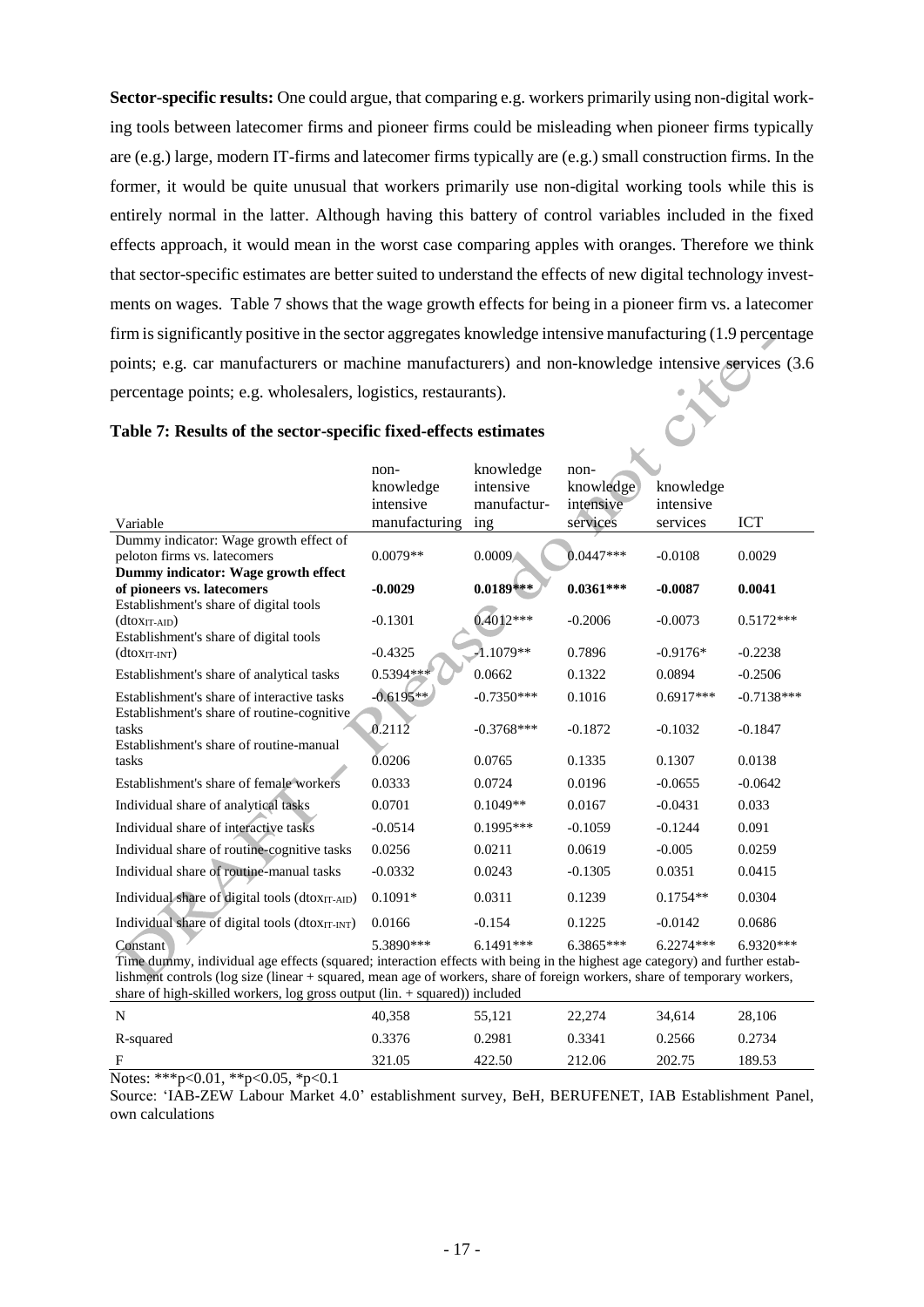Digging deeper, Table 8 shows the estimated coefficients of the treatment variable<sup>17</sup> for the different skill groups within these sector aggregates. In both knowledge intensive manufacturing and nonknowledge intensive services the wage growth effect is most pronounced for low-skilled and skilled workers, and not significant for high-skilled workers. This points to the fact that the positive effect detected for both sectors is actually driven by the effects for low-skilled and skilled persons. Also in knowledge intensive services (e.g. scientific services, banks, insurances) we observe large positive wage growth effects especially for low-skilled workers. Here, the effect for high-skilled workers is negative (-5 percentage points) and statistically significant at the 1 percent level.

# **Table 8: Estimated coefficients for dummy indicator 'wage growth effect of pioneers vs. latecomers' for education groups by sectors**

|                                       | skill level | Wage growth effect of pioneers<br>vs. latecomers |
|---------------------------------------|-------------|--------------------------------------------------|
| Non-knowledge intensive manufacturing | low         | 0.0164                                           |
|                                       | medium      | $-0.0009$                                        |
|                                       | high        | $-0.0164$                                        |
| Knowledge intensive manufacturing     | low         | $0.0367*$                                        |
|                                       | medium      | $0.0173***$                                      |
|                                       | high        | 0.011                                            |
| Non-knowledge intensive services      | low         | $0.0785*$                                        |
|                                       | medium      | $0.0414***$                                      |
|                                       | high        | $-0.0162$                                        |
| Knowledge intensive services          | <b>low</b>  | $0.1490*$                                        |
|                                       | medium      | $0.0209**$                                       |
|                                       | high        | $-0.0524***$                                     |
| <b>ICT</b>                            | low         | $-0.0399$                                        |
|                                       | medium      | 0.0101                                           |
|                                       | high        | $-0.0126$                                        |

Notes: \*\*\*p<0.01, \*\*p<0.05, \*p<0.1

l

Source: 'IAB-ZEW Labour Market 4.0' establishment survey, BeH, BERUFENET, IAB Establishment Panel, own calculations.

Repeating the dtox<sub>IT-INT</sub> groups analyses separated by sectors (see Table 9), we observe significant effects only for the intermediate IT-aided tools tools category in knowledge-intensive manufacturing and the highest category in knowledge-intensive services. Our interpretation is, that the usage of these new digital working tools adds to explain the higher wage growth of pioneer firms' workers within both sectors. Apparently, the usage of these new digital work tools is not restricted to the high-skilled workers within these establishments. A further positive effect in both sectors is detected for workers who do not use ITaided working tools (by repeating the dtox $_{IT-AD}$  - groups analyses separated for sectors<sup>18</sup>). In terms of wages, it seems that the usage of work-equipment is polarized in a sense that people using non-digitalized and high-digitalized work equipment benefit from the firms' digital transformation while this is not

 $17$  For sake of the reader's convenience we show only the estimated coefficients of the treatment variable and not the complete results tables. Of course, all tables are available from the authors on request.

<sup>&</sup>lt;sup>18</sup> The results of this analysis are not documented in the paper, but are available from the authors on request.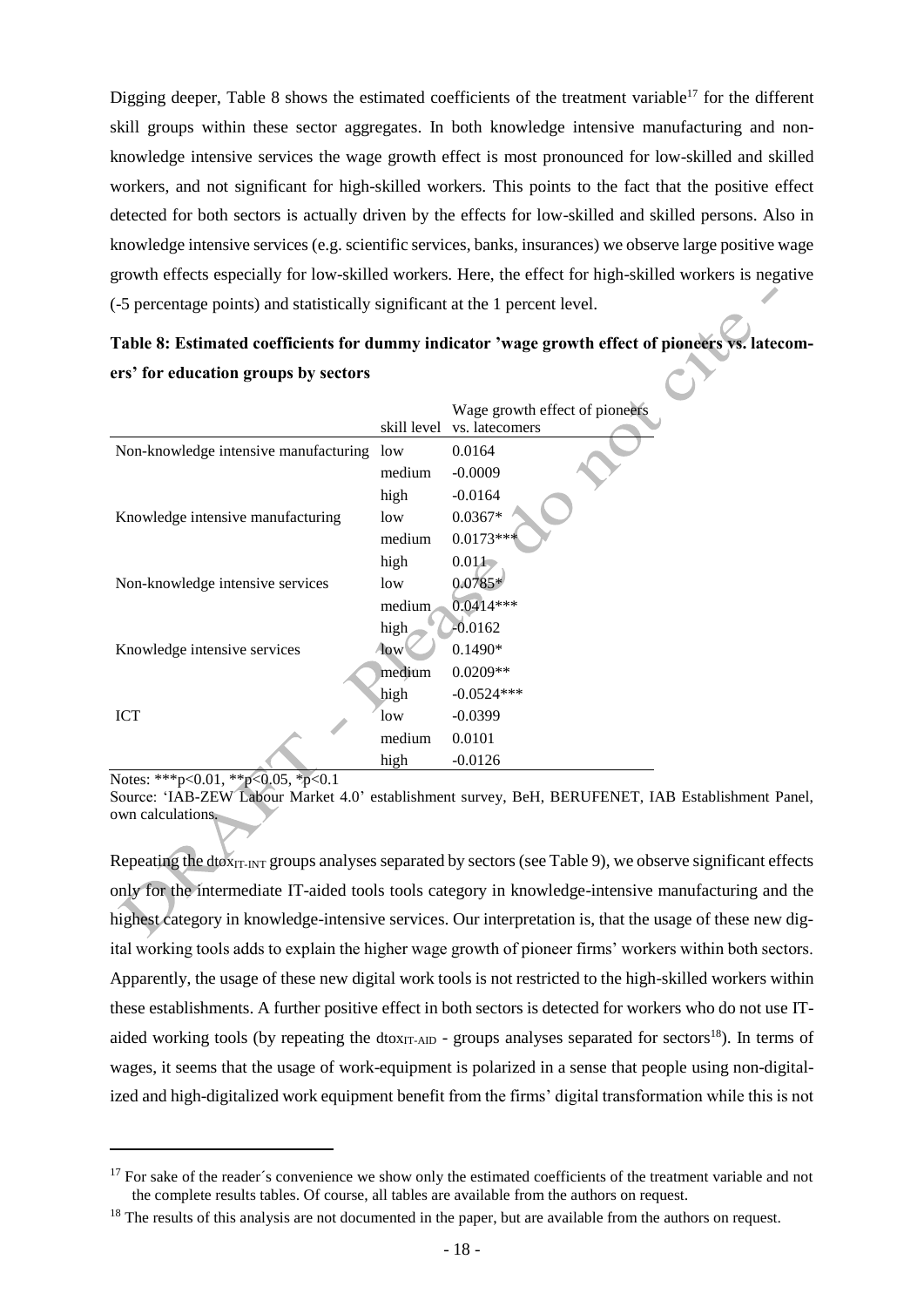the case for workers using equipment with an intermediate share of digitalisation. In order to recheck this finding we change our point of view and focus on the employees in pioneer firms.

**Table 9: Estimated coefficients for dummy indicator'wage growth effect of pioneers vs. latecomers' for dtoxIT-INT groups by sectors**

|                                       |                        | Wage growth effect of pioneers |
|---------------------------------------|------------------------|--------------------------------|
|                                       | dtox <sub>IT-INT</sub> | vs. latecomers                 |
| Non-knowledge intensive manufacturing | low                    | $-0,0044$                      |
|                                       | medium                 | 0,0115                         |
|                                       | high                   | $-0,0086$                      |
| Knowledge intensive manufacturing     | low                    | 0,0082                         |
|                                       | medium                 | $0.0386***$                    |
|                                       | high                   | 0,0056                         |
| Non-knowledge intensive services      | low                    | $-0,003$                       |
|                                       | medium                 | 0,0284                         |
|                                       | high                   | 0.0719***                      |
| Knowledge intensive services          | low                    | $-0,0013$                      |
|                                       | medium                 | $-0,039$                       |
|                                       | high                   | 0,0044                         |
| <b>ICT</b>                            | low                    | 0,0044                         |
|                                       | medium                 | $-0,002$                       |
|                                       | high                   | $-0,0014$                      |

Notes: \*\*\*p<0.01, \*\*p<0.05, \*p<0.1

Source: 'IAB-ZEW Labour Market 4.0' establishment survey, BeH, BERUFENET, IAB Establishment Panel, own calculations.

## **Who benefits within pioneer firms?**

 $\overline{a}$ 

To measure wage growth effects for workers within pioneer firms we interact the dummy variable which indicates the affiliation to a specific group (for instance skilled or high-skilled) with the year dummy for 2016.<sup>19</sup> Starting with differences between skill groups, it is worth noting that all effects are insignificant (without one exception: a positive effect of 1.5 percentage points for skilled workers relative to lowskilled workers in non-knowledge intensive manufacturing firms). That means that low-skilled, skilled and high-skilled workers within pioneer firms have comparably the same wage growth over the observation period. The above documented positive effect for low-skilled and skilled workers relative to the latecomer reference group is therefore less attributed to differing effects for skill groups within pioneer firms, but more attributed to differing wage growth rates in firms without new digital technology investments (looking into latecomer firms, we can actually observe that the wage growth rates increase with the skill level of the employees).

Turning to the work tools again, we observe a significant positive effect for workers in pioneer firms operating with IT-integrated tools (both for the intermediate and the highest category). Sector-specific analyses reveal, however, that these effects are most pronounced in ICT establishments. This might reflect the prominent role of the ICT sector as key enabler of the digital transformation. In this sector

<sup>&</sup>lt;sup>19</sup> The results of this analysis are not documented in the paper, but are available from the authors on request.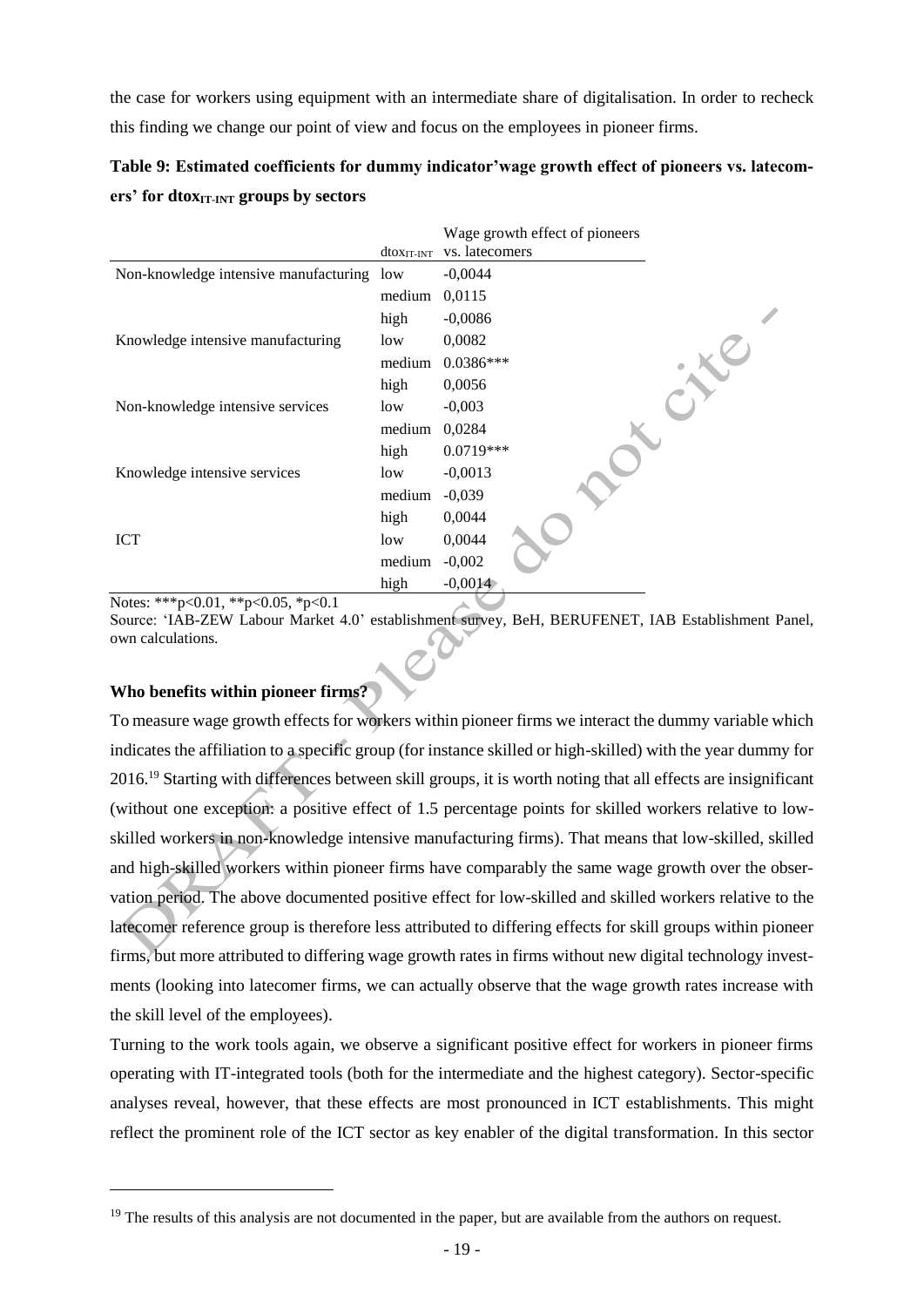digital tools are the most crucial - and often solely applied - tools for value generation. Due to this ITcenteredness, every worker (also intermediate and high-skilled workers) in the IT-focused value chain profit from investments in digital technologies.

# **4 Conclusions**

The digital transformation being observed in the last years has led to an intense debate about its actual and possible future societal impacts. Due to lack of data, however, little is yet known on the actual extend of diffusion as well as corresponding effects of technological upgrading at the firm level on the wages of workers being employed in these firms.

To fill this gap, this paper uses a novel linked employer-employee data set that contains detailed information on firms' technological upgrading between 2011 and 2016, a recent period of rapid technological progress. Moreover, by introducing a digital tools index based on the German expert database BERU-FENET it contains detailed information on the work equipment that is typically used by the workers. Hence, we observe the degree of digitalisation at both sides, the firm and the worker level. The data allow us to investigate the impact of technology investments on the remuneration of the employees within these firms.

We use the data to categorize the firms into three categories: 'digital pioneer' firms, the 'digital peloton' of establishments that have already invested in new digital technologies to a limited extent and latecomer firms that have not been investing in such technologies during our observation period from 2011 to 2016. We estimate individual fixed effects regression for the aggregate of workers as well as for different sub-group of workers (by sex, age, education, sector, main tasks groups, digital tools categories and by interactions of sector and education, sector and tasks etc.) and include the firm categories as dummy variables in the wage regression to identify the effect of firm's digital transformation on the effect of wages on the employed workers. In order to obtain valid results, we focus on the group of full-time employed establishment stayers. As a consequence, the paper remains silent about wage effects for firm leavers and firms' new entrants, and also about wage effects for part-time workers. The results of our estimates, however, give us an idea which workers suffer or benefit from the digital transformation in terms of wages.

For the aggregate, the wage growth effect of being in a digital technology pioneer firm instead of a latecomer firm is 0.7 percentage points between the years 2011 and 2016. This effect is moderate but positive and significantly different from zero. Hence, our result suggests positive effects of investments in new digital technology on wages. The estimates for different sub groups indicate that digitalisation especially pays out for younger workers, for low-skilled and for skilled workers when firms invest in new digital technologies. Our results show that the positive effects for low-skilled and skilled workers relative to the latecomer reference group is less attributed to differing effects for skill groups within pioneer firms, but more attributed to differing wage growth rates in firms without new digital technology investments. Looking into latecomer firms, we observe that the wage growth rates increase with the skill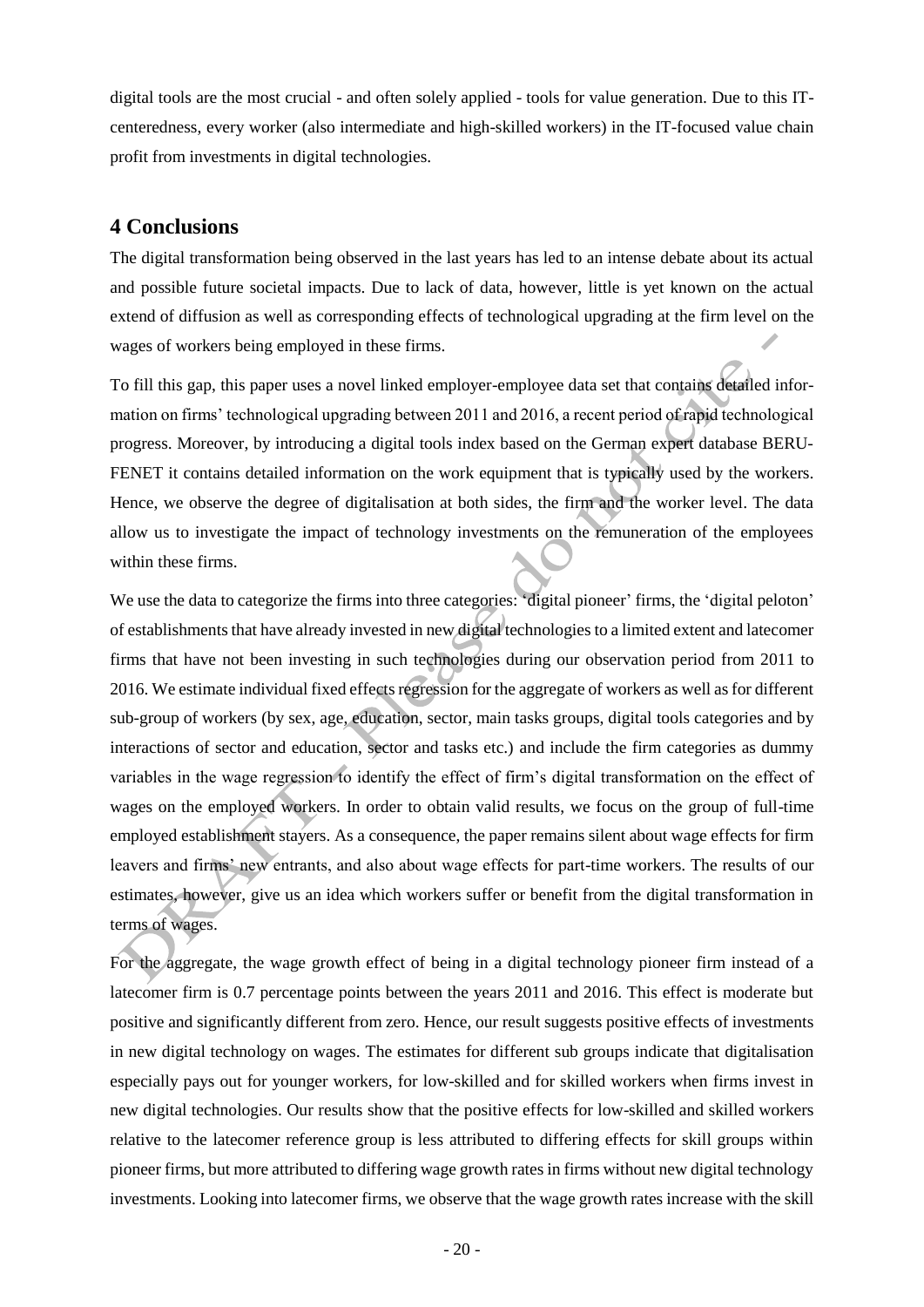level of the employees while this is not the case within pioneer firms. In our opinion, these results indicate that workers, who are often perceived as the losers of the digital transformation (mostly in terms of employment) might nevertheless benefit in terms of wages.

DRAFT Please do not cite.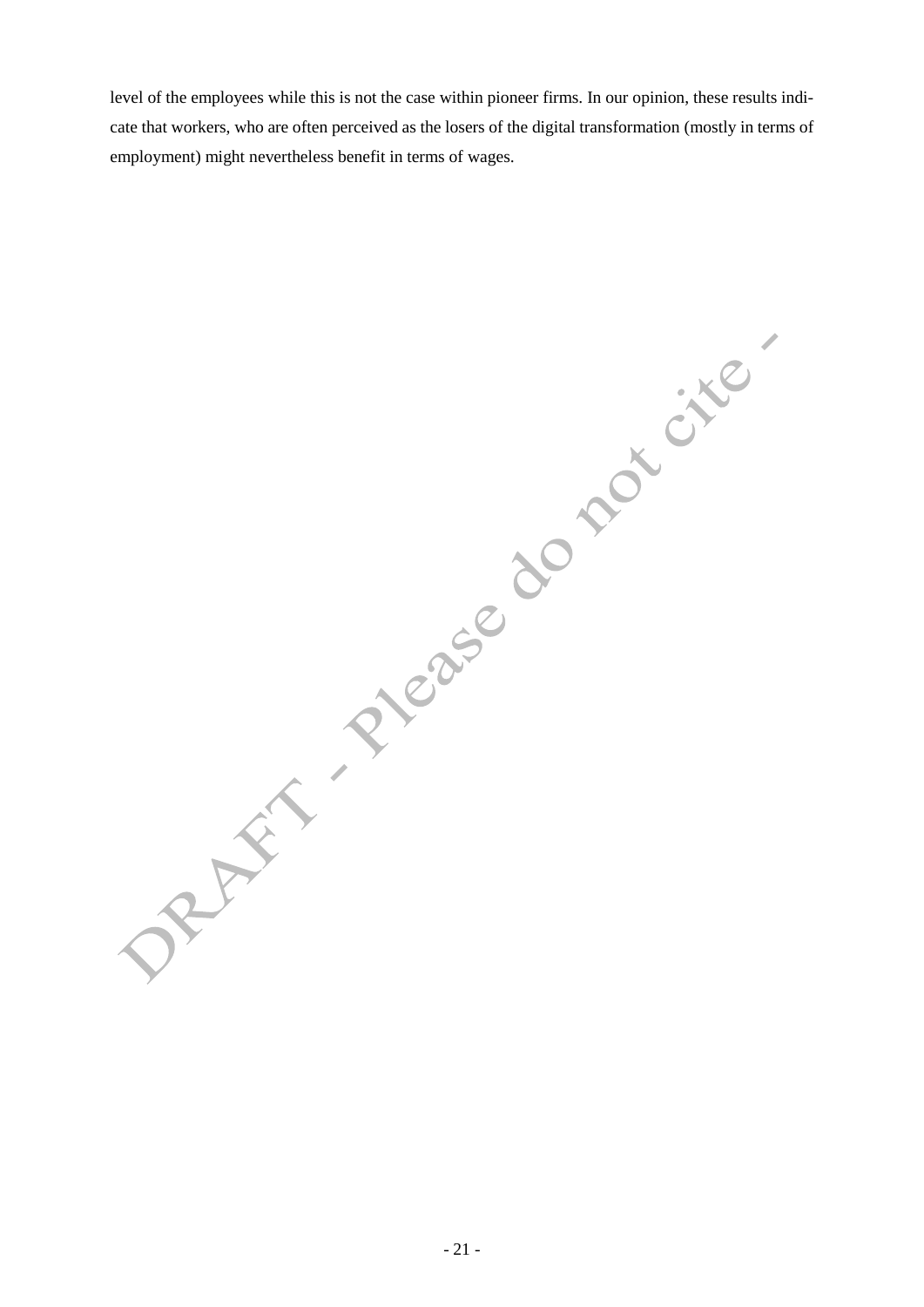# **References**

Acemoglu, D.; Autor, D. H. (2011): Chapter 12 - Skills, Tasks and Technologies: Implications for Employment and Earnings. In: C. David, A. Orley (eds.) Handbook of Labor Economics, Volume 4, Part B. pp. 1043-1171. Elsevier.

Acemoglu, D.; Autor, D. H.; Dorn, D.; Hanson, G. H.; Price, B. (2014): Return of the Solow Paradox? IT, Productivity, and Employment in US Manufacturing, American Economic Review, 104(5), 394–99.

Acemoglu, D.; Restrepo, P. (2017) Robots and Jobs: Evidence from US Labor Markets, NBER Working Paper No. 23285.

Akerman, A.; Gaarder, I. and Mogstad, M. (2015). The Skill Complementarity of Broadband Internet, The Quarterly Journal of Economics 130(4): 1781–1824.

Arntz, M.; Gregory, T.; Lehmer, F.; Matthes, B.; Zierahn, U. (2016) Arbeitswelt 4.0 - Stand der Digitalisierung in Deutschland: Dienstleister haben die Nase vorn. IAB-Kurzbericht Nr. 22.

Arntz, M.; Gregory, T.; Zierahn, U. (2017a). Revisiting the Risk of Automation. Economics Letters, 159:157–160.

Arntz, M., Gregory, T., Lehmer, F., Matthes, B., Zierahn, U. (2017b) Technology and Jobs in the Fourth Industrial Revolution - Firm-Level Evidence, mimeo.

Autor, D. H.; Levy, F.; Murnane, R.J. (2003): The Skill Content of Recent Technological Change: An Empirical Exploration, Quarterly Journal of Economics 118(4), 1279-1333.

Autor, D. H.; Katz, L.F.; Kearney, M. S. (2006): The Polarization of the U.S. Labor Market, American Economic Review Papers and Proceedings 96, 189-194.

Autor, D. H. (2013). The ,Task Approach' to Labor Markets – an Overview. In: Journal for Labour Market Research. Vol. 46. No. 3. 185-199.

Autor, D. H.; Dorn, D. (2013): The Growth of Low-Skill Service Jobs and the Polarization of the US Labor Market, American Economic Review, 103(5), 1553-1597.

Autor, D. H. (2015). Why Are There Still So Many Jobs? The History and Future of Workplace Automation. Journal of Economic Perspectives, 29(3):3–30.

Basker, E. (2012) Raising the Barcode Scanner: Technology and Productivity in the Retail Sector, American Economic Journal: Applied Economics, 4(3), 1–27.

Bloom, N.; Sadun, R.; Van Reenen, J. (2012) Americans Do IT Better: US Multinationals and the Productivity Miracle, American Economic Review, 102(1), 167–201.

Brynjolfsson, E.; McAfee, A. (2014) The Second Machine Age: Work Progress, and Prosperity in a Time of Brilliant Technologies. New York: W. W. Norton & Company, 2014.

Brynjolfsson, E., Hitt, L.M. (2000) Beyond Computation: Information Technology, Organizational Transformation and Business Performance, The Journal of Economic Perspectives, 14(4), pp. 23–48.

Dauth, W.; Findeisen, S.; Südekum, J.; Wößner, N. (2017): German robots - the Impact of Industrial Robots on Workers. (IAB-Discussion Paper, 30/2017), Nuremberg.

Dengler K.; Matthes B.; Paulus W. (2014): Occupational Tasks in the German Labour Market – an Alternative Measurement on the Basis of an Expert Database. (FDZ-Methodenreport. 12/2014). Nuremberg.

Dengler, K.; Matthes, B. (2015): Folgen der Digitalisierung für die Arbeitswelt: Substituierbarkeitspotenziale von Berufen in Deutschland. (IAB-Forschungsbericht. 11/2015). Nuremberg.

Dustmann, C.; Ludsteck, H.; Schönberg, U. (2009) Revisiting the German Wage Structure. Quarterly Journal of Economics 124(2). 843-881.

Doms, M.; Jarmin, R.; Klimek, S. (2004) Information technology investment and firm performance in US retail trade, Economics of Innovation and New Technology, 13(7), 595–613.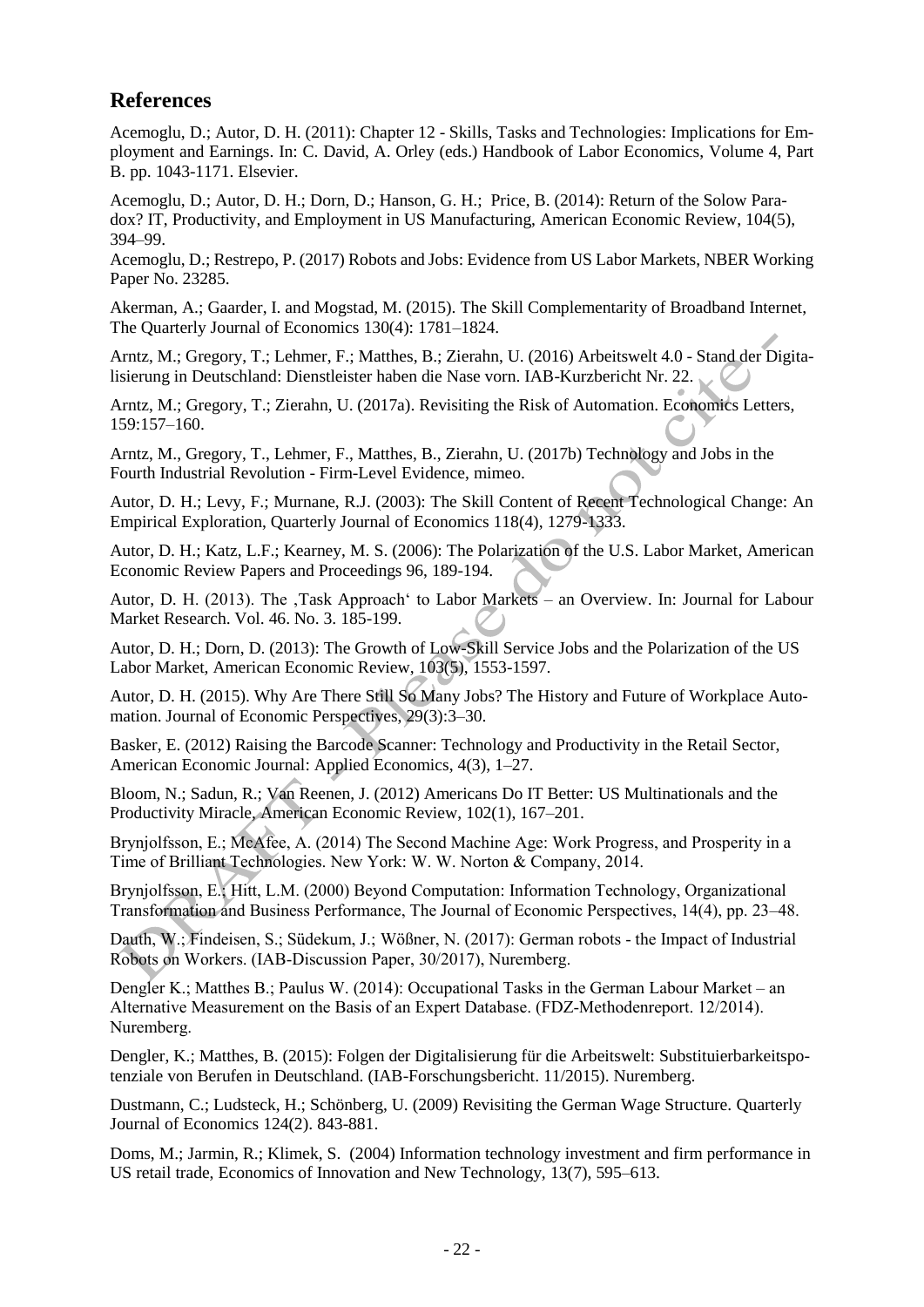Fitzenberger, B.; Osikominu, A.; Völter, R. (2006) Imputation Rules to Improve the Education Variable in the IAB Employment Subsample. Schmollers Jahrbuch (Journal of the Applied Social Sciences). 126 (2006). 405–436.

Frey, C. B.; Osborne, M. A. (2017). The Future of Employment: How Susceptible are Jobs to Computerisation?, Technological Forecasting and Social Change 114: 254–280.

Goos, M.; Manning, A.; Salomons, A. (2014): Explaining Job Polarization: Routine-Biased Technological Change and Offshoring, American Economic Review, 104(8): 2509–2526.

Graetz, G.; Michaels, G. (2015). Robots at Work, CEP Discussion Paper 1335, Revised Version June 22, 2017.

Janser, M. (2017): The Greening of Occupations and its Labor Market Impacts: First Evidence from the Task-Based Greenness-of-Jobs-Index, mimeo.

Janser, M. (2018): The Digital Tools Index - A Tool-Based Approach to Measure the Digitalization of Jobs, mimeo.

Loebbecke, C.; Picot, A. (2015) Reflections on Societal and Business Model Transformation Arising from Digitization and Big Data Analytics: A research agenda. Journal of Strategic Information Systems, [Volume 24, Issue 3,](http://www.sciencedirect.com/science/journal/09638687/24/3) September 2015, Pages 149–157.

Michaels, G., Natraj, A., Van Reenen, J. (2014) Has ICT Polarized Skill Demand? Evidence from Eleven Countries over Twenty-Five Years, The Review of Economics and Statistics, 96(1), 60–77.

Negroponte, N. (1995) Being Digital. Vintage Books, New York, NY.

Stiroh, K. J. (2002) Information Technology and the U.S. Productivity Revival: What Do the Industry Data Say?, American Economic Review, 92(5), 1559–1576.

PICase RAY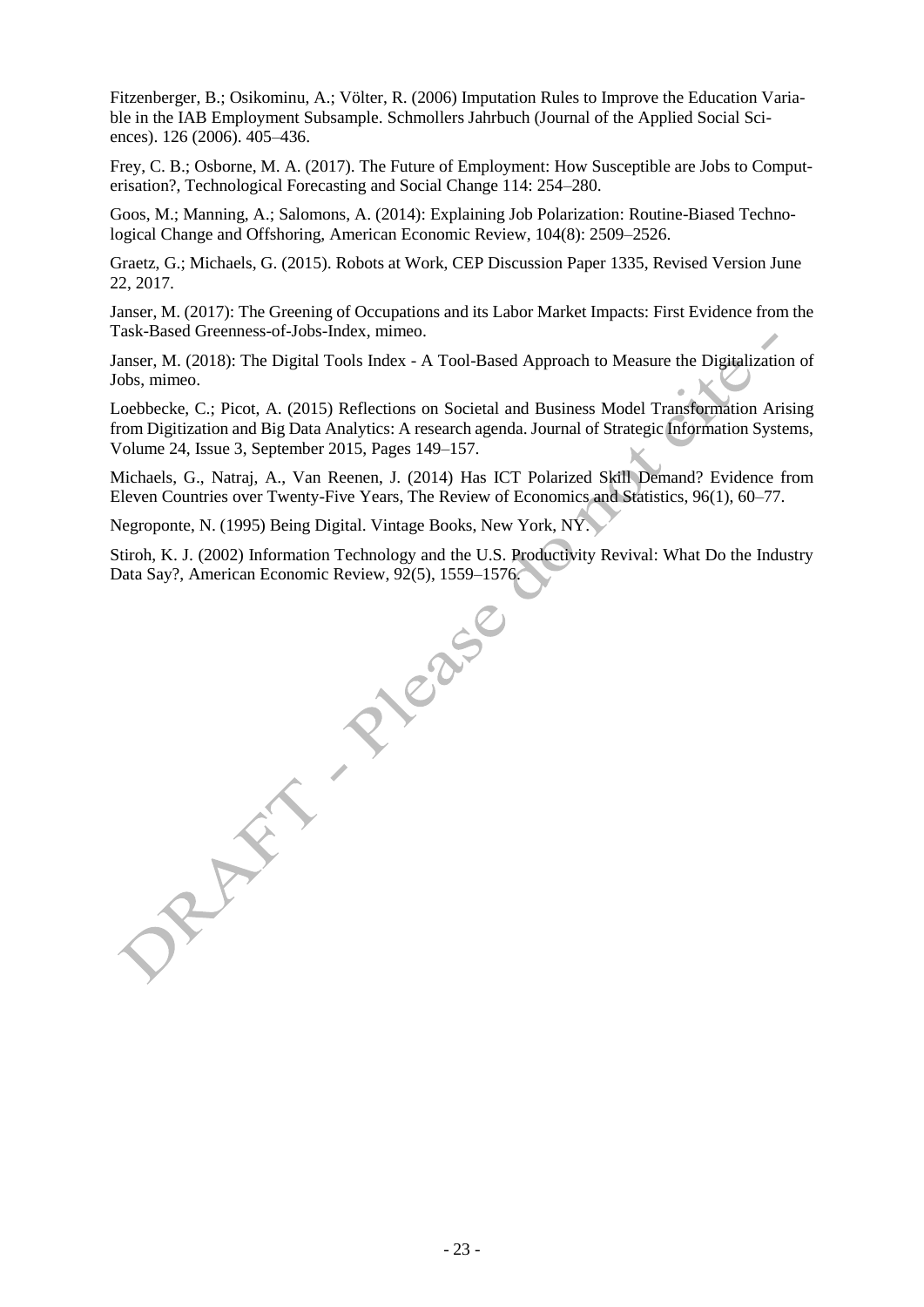# **Appendix**

# **Tables (Appendix)**

| KldB<br>2010     | <b>Occupational segment</b>                                    | dtoXtotal | dtoxit aid | <b>dtoxit int</b> |
|------------------|----------------------------------------------------------------|-----------|------------|-------------------|
| S33              | Business related service occupations                           | 0.517     | 0.510      | 0.007             |
| S31              | Occupations in commerce and trade                              | 0.491     | 0.454      | 0.037             |
| S32              | Occupations in business management and organisation            | 0.485     | 0.485      | 0.000             |
| S41              | Service occupations in the IT-sector and the natural sciences  | 0.402     | 0.369      | 0.033             |
| S <sub>2</sub> 3 | Service occupations in social sector and cultural work         | 0.326     | $-0.317$   | 0.009             |
| S51              | Safety and security occupations                                | 0.286     | 0.286      | 0.001             |
| S <sub>13</sub>  | Occupations concerned with production technology               | 0.248     | 0.240      | 0.007             |
| S <sub>52</sub>  | Occupations in traffic and logistics                           | 0.246     | 0.208      | 0.038             |
| S <sub>22</sub>  | Medical and non-medical health care occupations                | 0.211     | 0.169      | 0.042             |
| S <sub>12</sub>  | Manufacturing occupations                                      | 0.210     | 0.199      | 0.011             |
| S <sub>21</sub>  | Occupations in the food industry, in gastronomy and in tourism | 0.140     | 0.140      | 0.000             |
| S53              | Occupations in cleaning services                               | 0.121     | 0.119      | 0.002             |
| S <sub>14</sub>  | Occupations in building and interior construction              | 0.101     | 0.087      | 0.014             |
| S11              | Occupations in agriculture. forestry and horticulture          | 0.093     | 0.078      | 0.016             |

#### **Table A1: Occupational segments sorted by** *dtoxtotal* **value (Kldb2010, 8-digit level)**

Notes: The table presents the ranking of occupational main groups with the highest dto $x<sub>total</sub>$  values. The first value of column dtox<sub>total</sub> shows that 51.7 percent of tools in business related service occupations are digital tools. This values adds up from the two following columns: about 51.0 percent are IT-aided tools (dtox $_{IT-ADD}$ ) and 0.7 percent are IT-integrated tools ( $d$ tox $_{IT-INT}$ ). The different values show that currently the share of IT-aided tools is dominant whereas the share of IT-integrated tools is relatively low (the highest value is 4.2 percent). This may reflect either the time lag of the editorial process and/or a weakness of current vocational training plans and other training concepts that do not cover those tools yet.

Source: BERUFENET 2017. own calculations.

#### **Table A2: Digital-tools index** *dtox* **aggregated by requirement levels (weighted)**

| <b>KldB</b> 2010<br>5th digit | Requirement<br>level          | dtoXtotal | dtoxit aid | <b>dtoxit INT</b> |
|-------------------------------|-------------------------------|-----------|------------|-------------------|
|                               | Unskilled/Semi-skilled worker | 0.110     | 0.096      | 0.014             |
| $\overline{2}$                | Skilled worker                | 0.293     | 0.278      | 0.015             |
| 3                             | Specialist                    | 0.475     | 0.452      | 0.023             |
| 4                             | Expert                        | 0.489     | 0.468      | 0.021             |

Notes: With a dtoxtotal of 0.489 the requirement level of experts (with mainly complex tasks) shows the highest values. Whereas the group of unskilled/semi-skilled workers has the lowest value (0.110). The distribution of dtoxIT-AID follows this pattern. whereas the distribution of IT-integrated tools is not that polarized yet (dtoxIT-INT Max: 0.023 (3 Specialist) / Min: 0.014 (1 Unskilled/Semi-skilled workers)). Source: BERUFENET 2017, own calculations.

- 24 -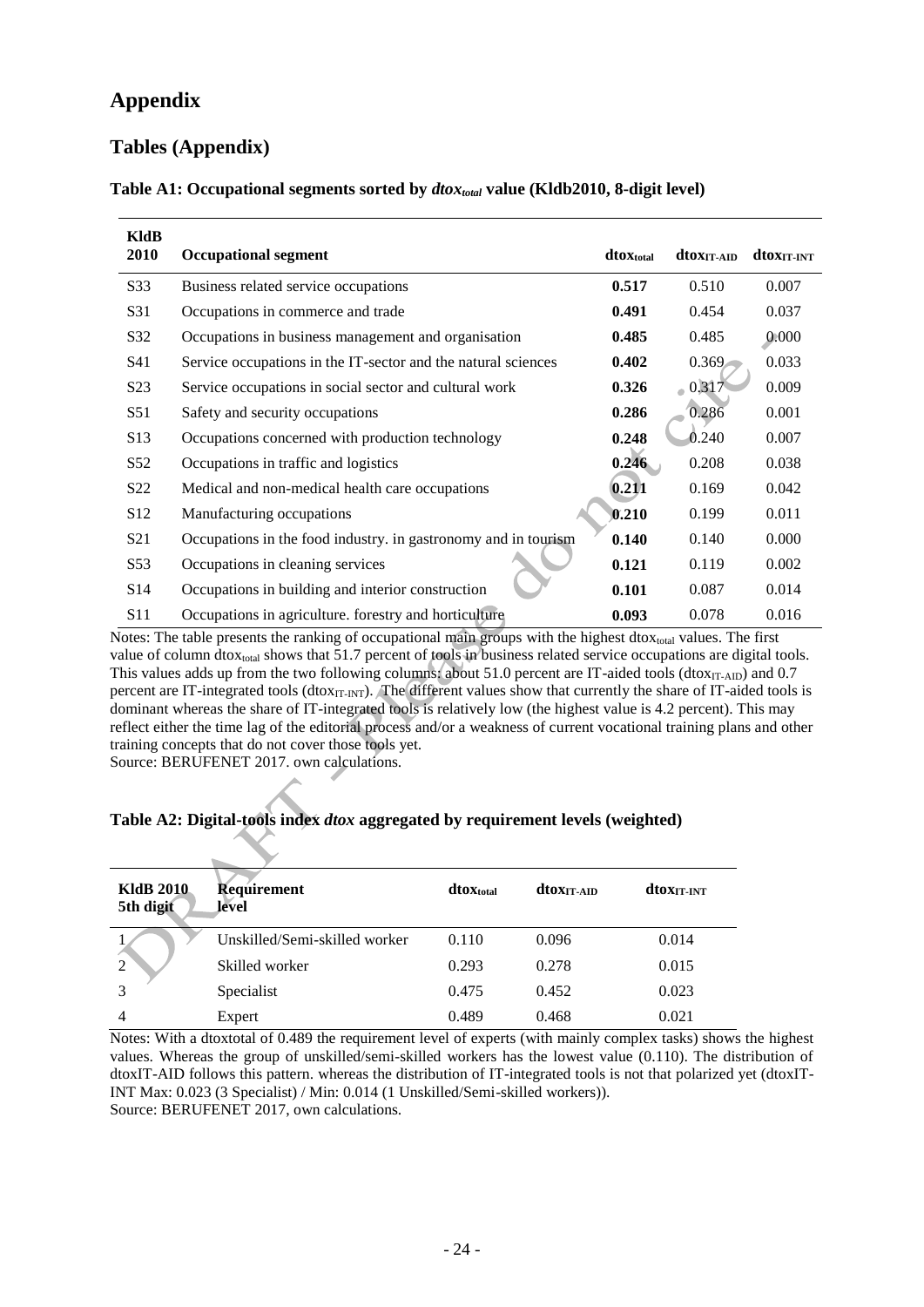|           |        | Unbalanced panel                         |        | Balanced panel             |        | Differences (in percent) |                   |  |
|-----------|--------|------------------------------------------|--------|----------------------------|--------|--------------------------|-------------------|--|
| Firms     |        | Skill group   Mean wage (in $\epsilon$ ) | N      | Mean wage (in $\epsilon$ ) | N      | Mean wage                | Number of workers |  |
| Latecomer | 1 low  | 81.78                                    | 735    | 86.82                      | 475    | 6.2                      | $-35.4$           |  |
| Peloton   | 1 low  | 84.95                                    | 3,413  | 92.91                      | 1,920  | 9.4                      | $-43.7$           |  |
| Pioneer   | 1 low  | 85.31                                    | 2,322  | 91.58                      | 1,398  | 7.3                      | $-39.8$           |  |
| Latecomer | 2 med  | 89.35                                    | 13,586 | 93.65                      | 9,132  | 4.8                      | $-32.8$           |  |
| Peloton   | 2 med  | 94.00                                    | 59,963 | 100.53                     | 36,131 | 7.0                      | $-39.7$           |  |
| Pioneer   | 2 med  | 97.78                                    | 35,114 | 102.67                     | 22,535 | 5.0                      | $-35.8$           |  |
| Latecomer | 3 high | 143.97                                   | 3,255  | 150.97                     | 1,932  | 4.9                      | $-40.6$           |  |
| Peloton   | 3 high | 149.67                                   | 19,685 | 158.55                     | 10,375 | 5.9                      | $-47.3$           |  |
| Pioneer   | 3 high | 154.79                                   | 12.885 | 162.22                     | 7,084  | 4.8                      | $-45.0$           |  |

## **Table A3: The impact of balancing the panel 2011 on wages and observation numbers**

Source: 'IAB-ZEW Labour Market 4.0' establishment survey, BeH, BERUFENET, IAB Establishment Panel, own calculations.

# **Table A4: Estimated coefficients for dummy indicator 'wage growth effect of pioneers vs. late-**

#### **comers' for occupational tasks groups**

|                                     |            |             | main task:     | main task:   | main task:  |
|-------------------------------------|------------|-------------|----------------|--------------|-------------|
|                                     | main task: | main task:  | routine-cogni- | routine-man- | non-routine |
| Variable                            | analytical | interactive | tive           | ual          | manual      |
| Dummy indicator: Wage growth effect |            |             |                |              |             |
| of pioneers vs. latecomers          | $-0.0074$  | $-0.0175$   | $0.0247***$    | 0.0012       | $0.0115*$   |

Source: 'IAB-ZEW Labour Market 4.0' establishment survey, BeH, BERUFENET, IAB Establishment Panel, own calculations.

JR AFT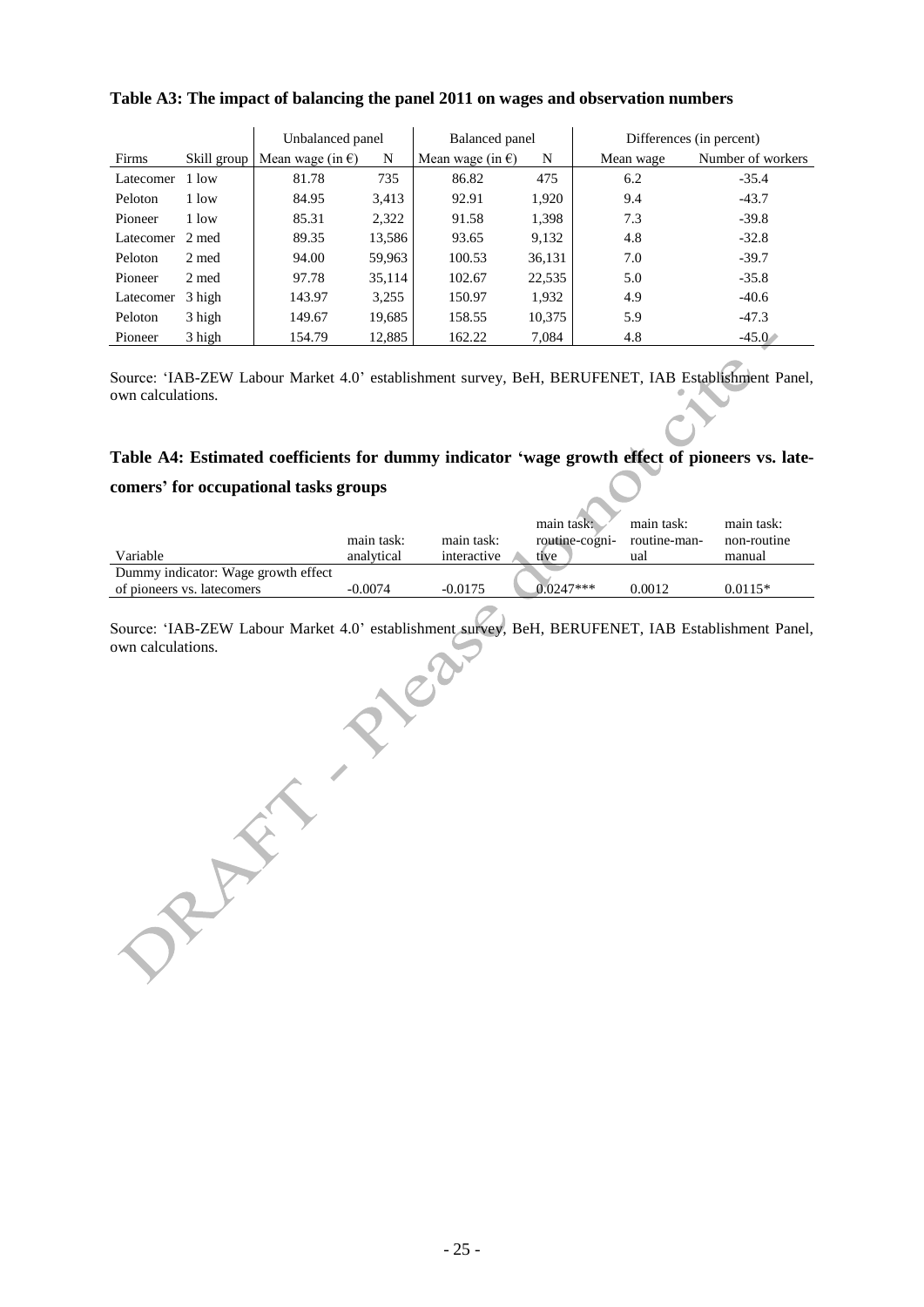# **Figures (Appendix)**



**Figure A1: Trends in automation level of firms' work equipment for digital technology pioneers**

Source: 'IAB-ZEW Labour Market 4.0' establishment survey, own calculations.



**Figure A2: Trends in automation level of firms' work equipment for latecomers**

Source: 'IAB-ZEW Labour Market 4.0' establishment survey, own calculations.